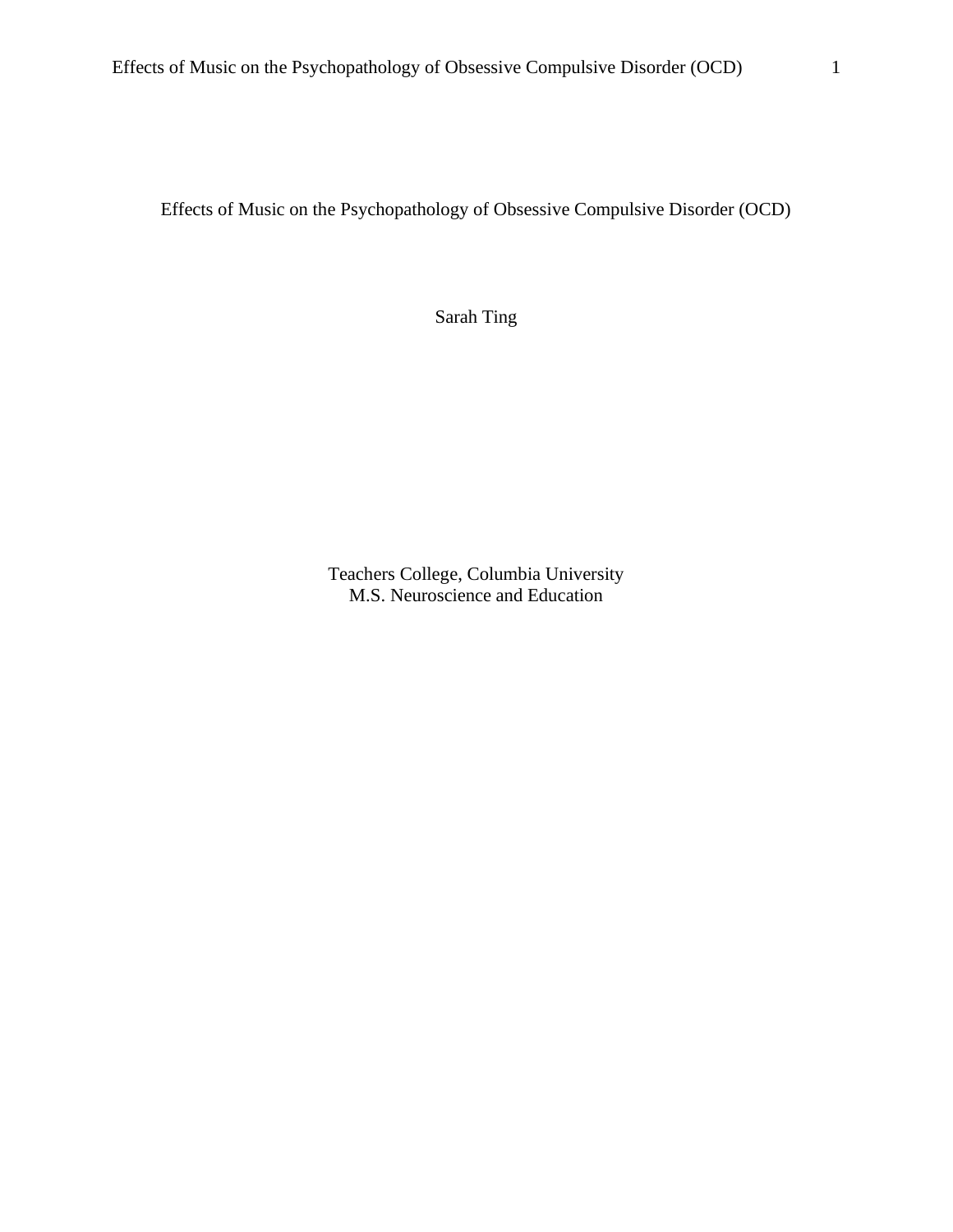### **Abstract**

Music has shown to be a powerful tool for both treating and enhancing the treatment of various mental health issues such as anxiety and depression. However, whether it can be a potential treatment method for patients with OCD is a topic to be explored in this following review article. OCD is a common psychiatric disorder that effects over 1% of the global population. Its symptoms can be debilitating and hence affect patients on multiple levels of their daily lives, including work, relationships, and physical health. The most common treatment methods remain to be antidepressants and cognitive behavioral therapy (CBT). However, many patients fail to respond well to medication, while CBT poses challenges such as difficulties in reappraisal. In this article, I will explore how music can reduce the symptoms of OCD through reducing the hyperactivity of the association loop, reducing anxiety, and enhancing dopaminergic systems required for extinction learning.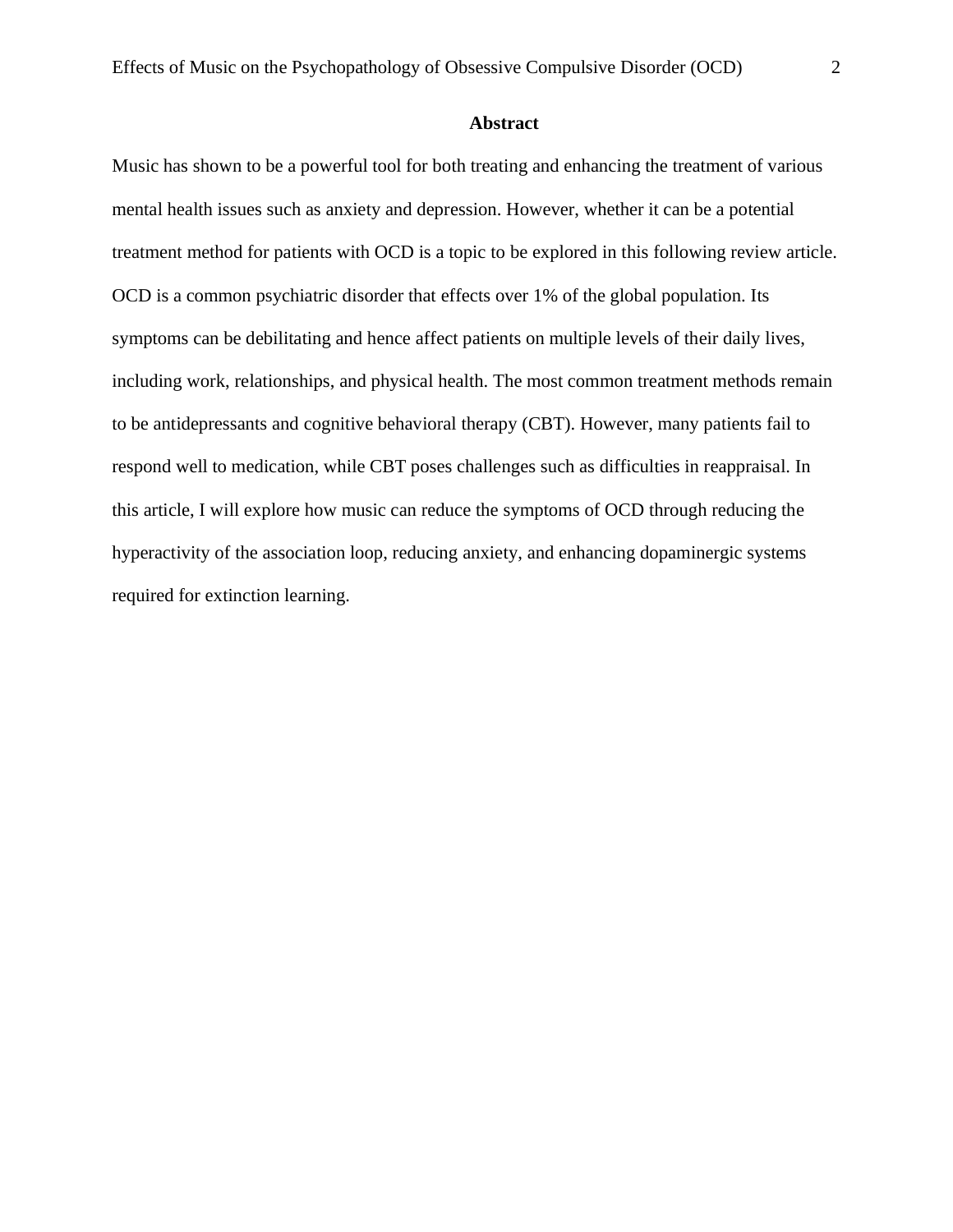# **Table of Contents**

## Introduction

- I. Overview
- II. Diagnostic Criteria
- III. Treatment Methods
- IV. Comorbidity

Neural Mechanisms of OCD Psychopathology

- I. The Cortico-striatal-thalamic-cortical (CSTC) Loop and Cognitive Inflexibility
- II. The Role of Anxiety
- III. Dopamine (DA) Dysregulation

Proposals for the Effects of Music on OCD

- I. Effects of Music on other Psychopathologies
- II. Music and Cognitive Flexibility
- III. Music and Anxiety Reduction
- IV. Music and Dopaminergic Systems

## Conclusion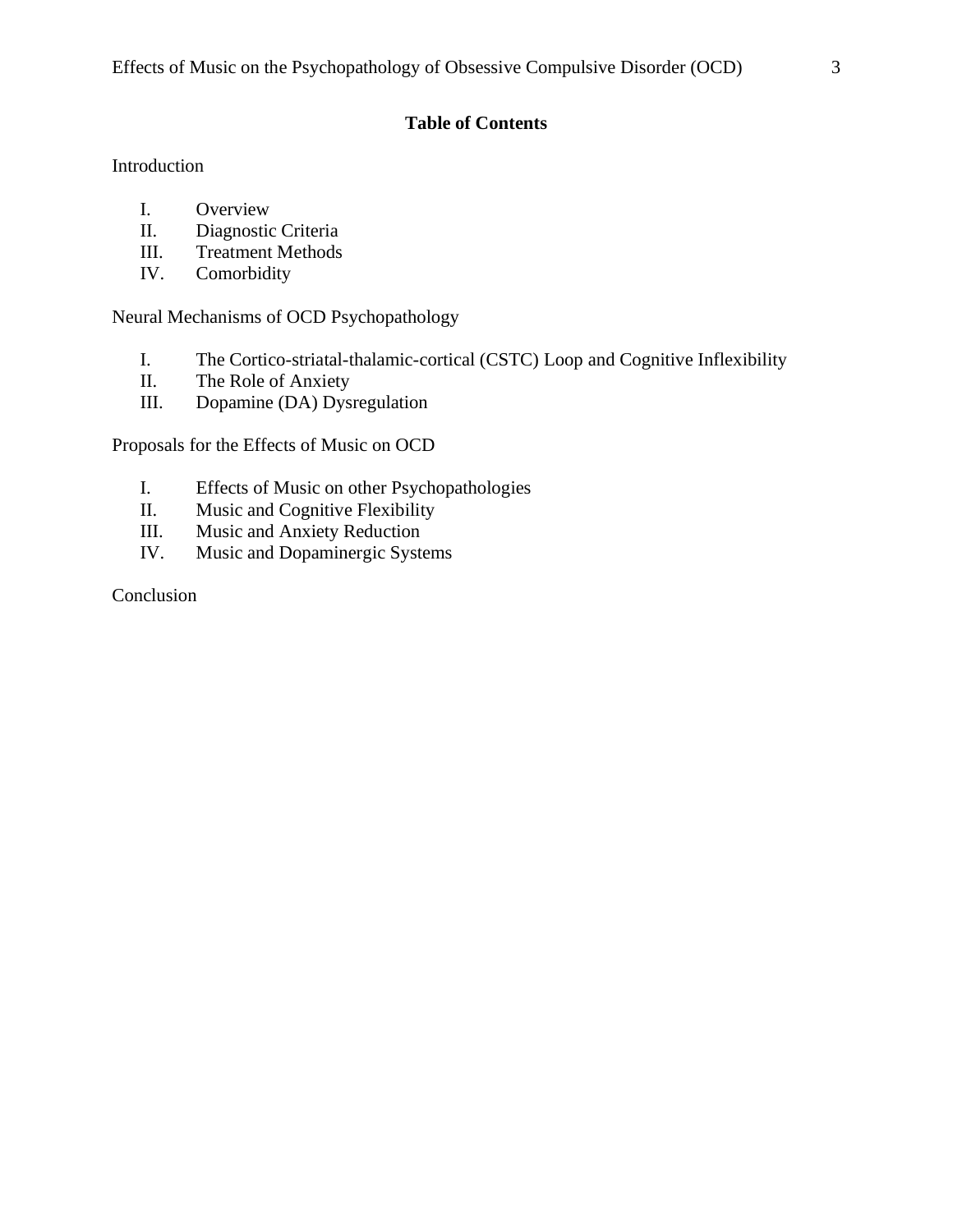### **Introduction**

### **I. Overview**

Obsessive Compulsive Disorder (OCD) is a psychiatric disorder characterized mainly by the repetition of anxiety-inducing obsessive thoughts in individuals who then compulsively perform specific rituals to normalize that thought (American Psychiatric Association, 2013). It affects approximately 1-3% of the population worldwide (Hasler et al., 2005). Patients with OCD often display their symptoms in different ways; hence researchers believe that it is a heterogeneous condition (Hasanpour et al., 2017). It generally consists of several core domains including checking, cleaning, rituals, and symmetry. Overlying these domains are the two underlying causes of these behaviors, namely obsessions followed by compulsions driven by the need to relieve excessive anxiety **(**Stasik, Naragon-Grainey, Chmielewski, & Watson, 2012). In the context of OCD, obsessions are defined as intrusive and unwanted thoughts, ideas, and images. Patients usually experience obsessions in specific areas such as seeing horrific images relating to blasphemy, sexual ideas, or violent images or in the form of thoughts relating to contamination or whether some action is completed or not (McKay et al., 2014). Compulsions, on the other hand, are defined as specific behavioral actions such as ordering, counting, cleaning, checking and even covert mental rituals, all of which are performed in attempt to neutralize the obsessions or to verify behaviors that are in doubt **(**McKay et al., 2014). Both obsessions and compulsions are forms of cognitive inflexibility that are shown in patients with OCD (Lapidus et al., 2014). Because of these cognitive inflexibilities, the quality of life for patients with OCD are considerably affected. In fact, research has shown that obsession severity significantly predicts patients' quality of life (Masellis, Rector, & Richter, 2003).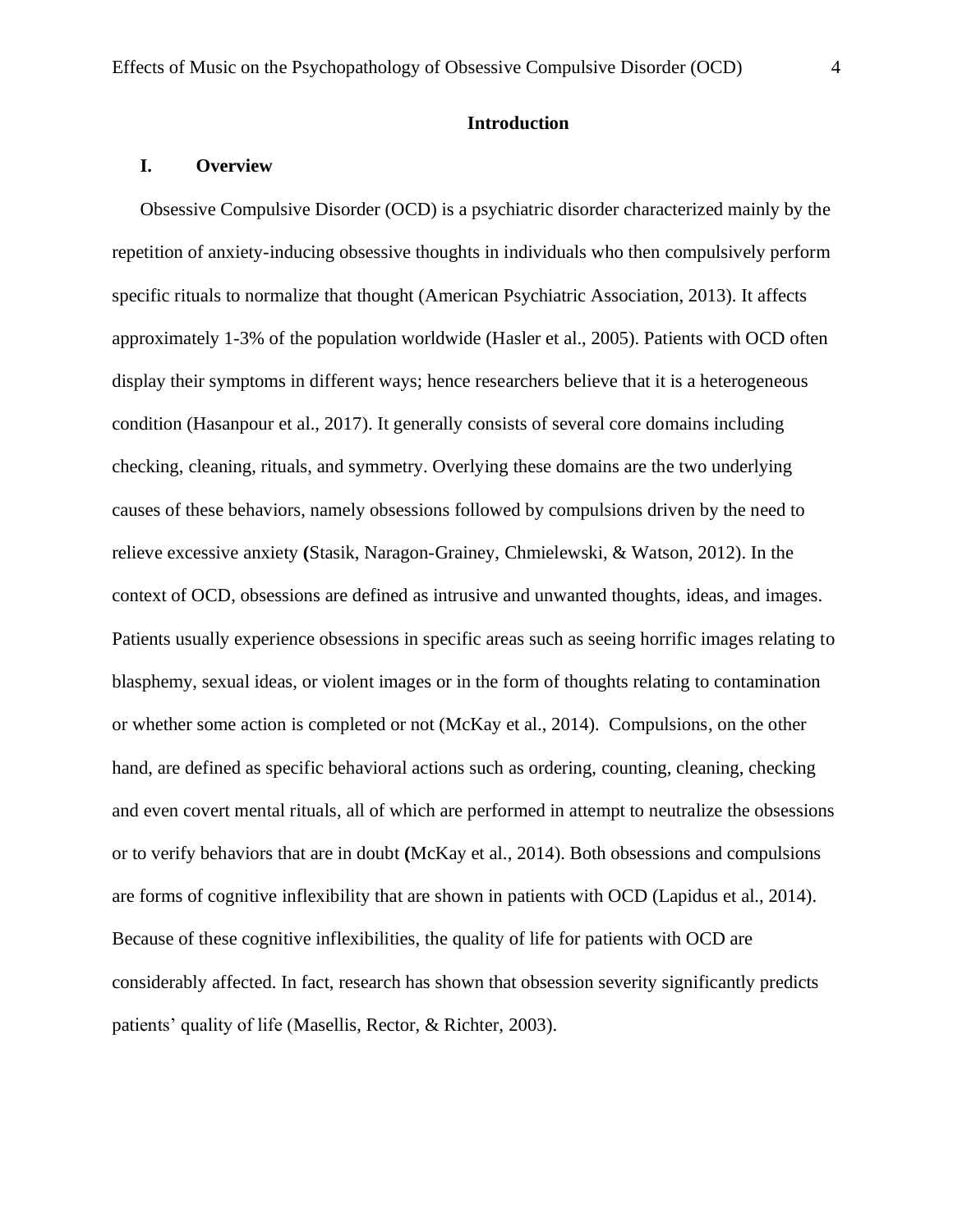## **II. Diagnostic Criteria:**

Stasik et al. (2012) suggest that maladaptive beliefs related to responsibility, overestimation of threat, and intolerance of ambiguity are among the various reasons contributing to the development of OCD symptoms. Because of the heterogeneity as well as complexity of the condition, there are various forms of measurements for the symptomology of OCD. Of the most common and comprehensive types of diagnostic methods is the Yale-Brown Obsessive Compulsive Scale (Y-BOCS) which consists of a symptoms checklist and a severity scale. The checklist includes fifteen categories, the first eight of which are the different manifestation of obsessions and the following seven are the different behavioral compulsions (Hasanpour et al., 2017). Raters are to check all that applies to them and state whether each symptom is current or from the past (Y-BOCS). The severity scale includes ten items anchored on a 5-point scale that assesses distress, frequency, interference, resistance, and symptom control of obsessions and compulsions (Storch, Benito, & Goodman, 2011**)**.

#### **III. Treatment Methods**

Though several treatment methods have shown to be beneficial for OCD, large discrepancies between individual responses to these methods remain. The unpredictability of medication effects on individuals can perhaps be explained by the heterogeneity of the disorder. Nevertheless, most patients improve upon taking selective serotonin reuptake inhibitors (SSRI's), most commonly in the form of Sertraline HCl **(**Stein, 2002**)**. This is the first line treatment for OCD. SSRI's work by inhibiting the reuptake mechanism of serotonin at brain synapses, thereby prolonging the effects of serotonin. Though it is shown that Sertraline HCl can significantly reduce patients' OCD symptoms, the link between its mechanism of action and OCD psychopathology remains uncertain.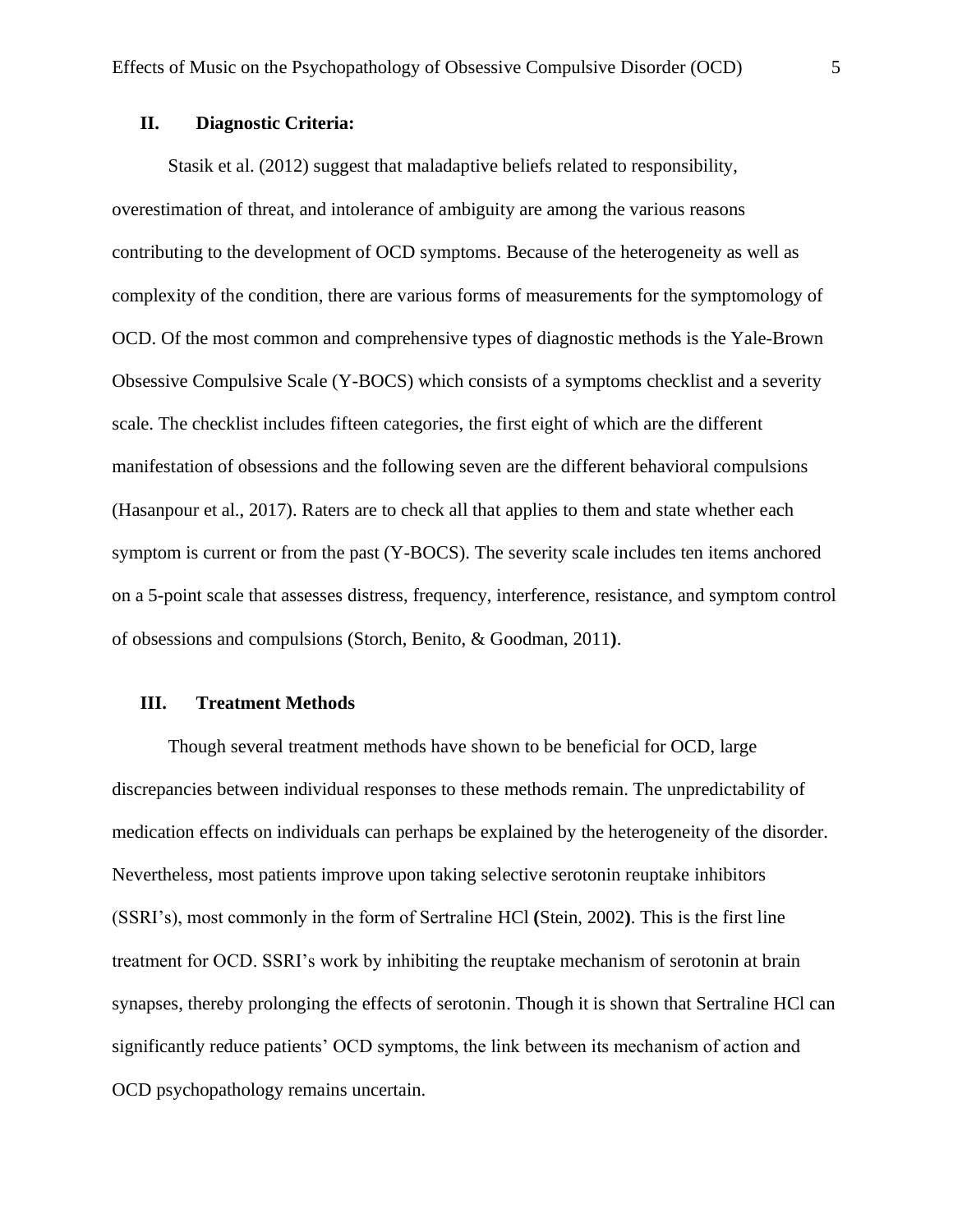Despite being the first line treatment due to its safety and efficacy, SSRI's nevertheless only have a 40-60% response rate, leaving at least 20-30% of the patients untreated by medication alone (Karameh & Khani, 2016). Thus, other treatment methods are developed. Another common method of treatment for OCD is called cognitive behavioral therapy (CBT). This method consists of two components, exposure with response prevention (ERP) and cognitive therapy (CT) **(**McKay et al., 2014). During ERP, patients list out their symptoms from least to most fear-inducing. They are then exposed to items on this hierarchy accompanied by the prevention of action performances that are normally done to reduce anxiety. In addition to ERP, CT is incorporated to help patients reappraise their beliefs. Many OCD patients have dysfunctional appraisal of certain beliefs, for instance, the perception of inflated responsibility or overestimation of threat, all of which lead them to perform extra behavioral rituals to compensate for the severity of the perceived situation **(**McKay et al., 2014). With reappraisal, patients can learn that their obsessive thoughts are not a threat nor something that precedes an aversive outcome; hence, their compulsive actions may be omitted **(**McKay et al., 2014). Nevertheless, just like the challenges encountered with medication treatment, CBT also works on different individuals at various levels, once again reflecting the heterogeneity of OCD (McKay et al., 2014).

On top of CBT, other less common medications have been used to combat patients' lack of response to SSRI's. Clomipramine is one example that patients can either take orally or, in more severe cases, can receive intravenously (Karameh & Khani, 2016). Augmentation of various other medications including buspirone, pindolol, and riluzole on top of SSRI administration can also be helpful in certain cases (Karameh & Khani, 2016). Some single drug alternative therapy includes the use of tramadol, ondansetron, monoamine oxidase inhibitor, or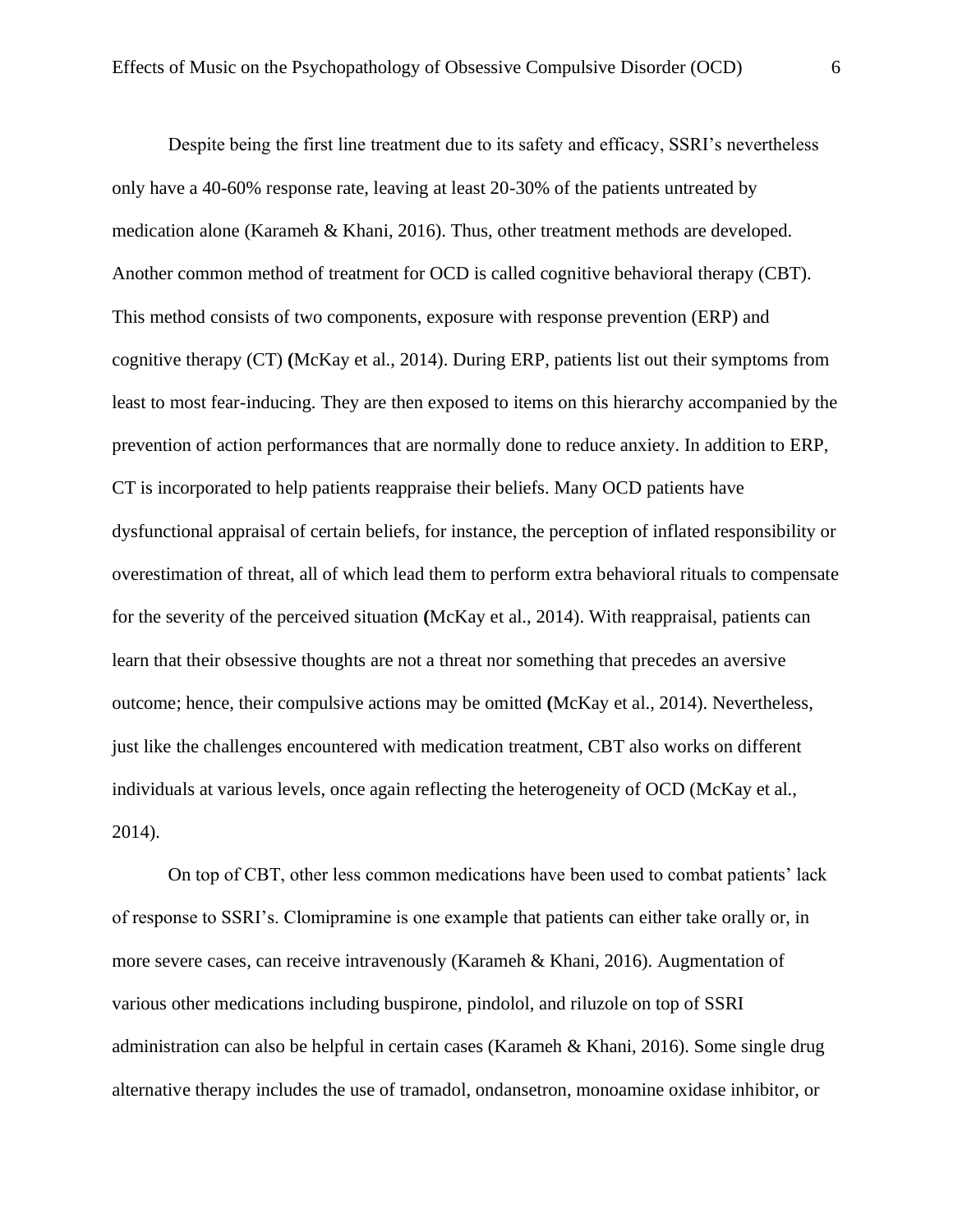D-amphetamine (Karameh & Khani, 2016). In more severe cases, transcranial magnetic stimulation (TMS) as well as deep brain stimulation (DBS) can also be applied to patients with poor responses to medication (Karameh & Khani, 2016).

### **IV. Comorbidity**

To add to the complexity of OCD, this multidimensional disorder is also one that can easily be diagnosed with comorbid psychopathologies. Statistically speaking, around 90% of respondents with lifetime OCD meet criteria for another lifetime disorder. The most common comorbid conditions are anxiety disorders (75.8%), followed by mood disorders (63.3%), impulse-control disorders (55.9%), and substance use disorders (38.6%) (Ruscio, Stein, Chiu & Kessler, 2008). There are also other types of comorbidities that are diagnosed due to their overlapping symptoms with OCD. One example of which is Tourette's syndrome, where patients perform unwanted and repetitive motor responses (Nordstrom & Burton, 2002). Another example is attentional deficit hyperactive disorder (ADHD), where patients are often involved in compulsive actions. In one study, impulsivity, symmetry obsessions, and hoarding compulsions strongly predicted the coexistence between OCD and ADHD (Kilic, Dondu, Memis, Ozdemiroglu, & Sevincok, 2016**)**. Another study done by Hofmeijer-Sevink et al. (2017**)** showed that obsessive compulsive symptoms (OCS) are closely related to both the presence and severity of anxiety and depressive disorders; moreover, they affect the course trajectory of these comorbid disorders. These findings may implicate the need of different combinations of treatment methods for the alleviation of comorbid disorders.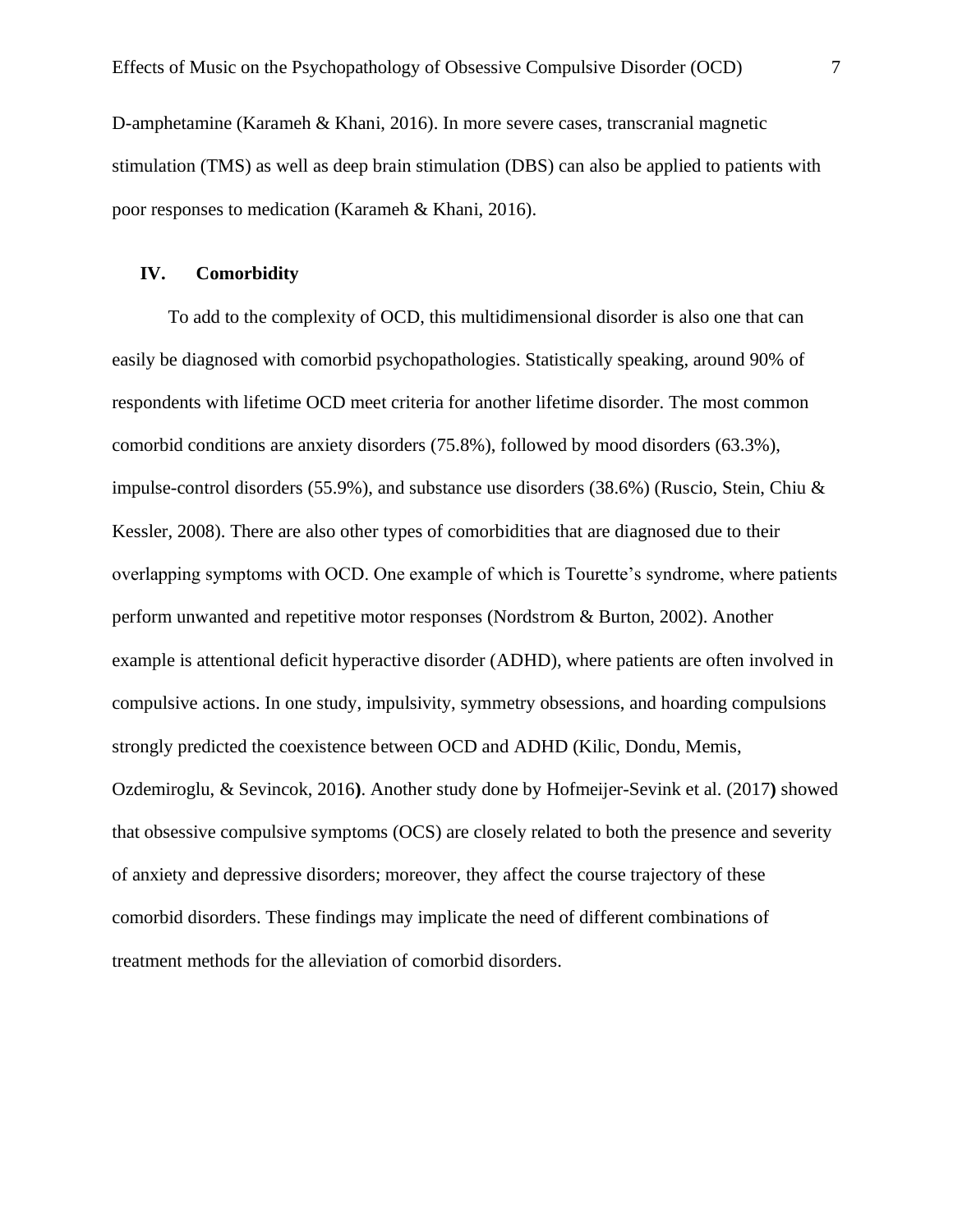#### **Neural Mechanisms of OCD Psychopathology**

### **I. The CSTC Loop and Cognitive Inflexibility**

As mentioned earlier, OCD symptoms are a form of cognitive inflexibility, and this deficiency is revealed through a variety of cognitive flexibility tests. Patients with OCD have shown longer reaction times on the Stroop Task (Stroop, 1935) when compared to healthy participants (Peles, Weinstein, Sason, Adlson & Schreiber, 2013). They have also shown higher rates of perseverative error on the Wisconsin Card Sorting Task (WCST: Berg, 1948) when compared to healthy participants, suggesting the presence of a deficit in attentional set shifting (Gruner & Pittenger, 2017). In addition, patients with OCD showed decreased accuracy and increased perseveration in the Object Alternation Task (OAT) and Delayed Alternation Task (DAT), respectively (Gruner & Pittenger, 2017). Accordingly, out of all the executive functions, patients with OCD showed the greatest deficit in updating working memory, which is a key to cognitive flexibility (Gruner & Pittenger, 2017). Lastly, another measure of cognitive flexibility is the Object Interference Task, in which patients with OCD showed reduced task control and this deficit is shown to be positively correlated with patients' symptom severity (Kalanthroff, Henik, Simpson, Todder & Anholt, 2017).

To understand the underlying causes of cognitive inflexibility, let us explore a type of neural circuit called the Cortical-Striato-Thalamo-Cortical (CSTC) Loop. This type of brain circuit regulates several important cognitive functions including affect, working memory, problem solving, motor control, cognitive inhibition and flexibility (Lapidus, Stern, Berlin, & Goodman, 2014**)**. The three main CSTC circuits are the associative, motor, and affective loops, each of which involves the projection of a cortical region to the striatum, which then projects to the thalamus and back to the original cortical regions. There are two main pathways to the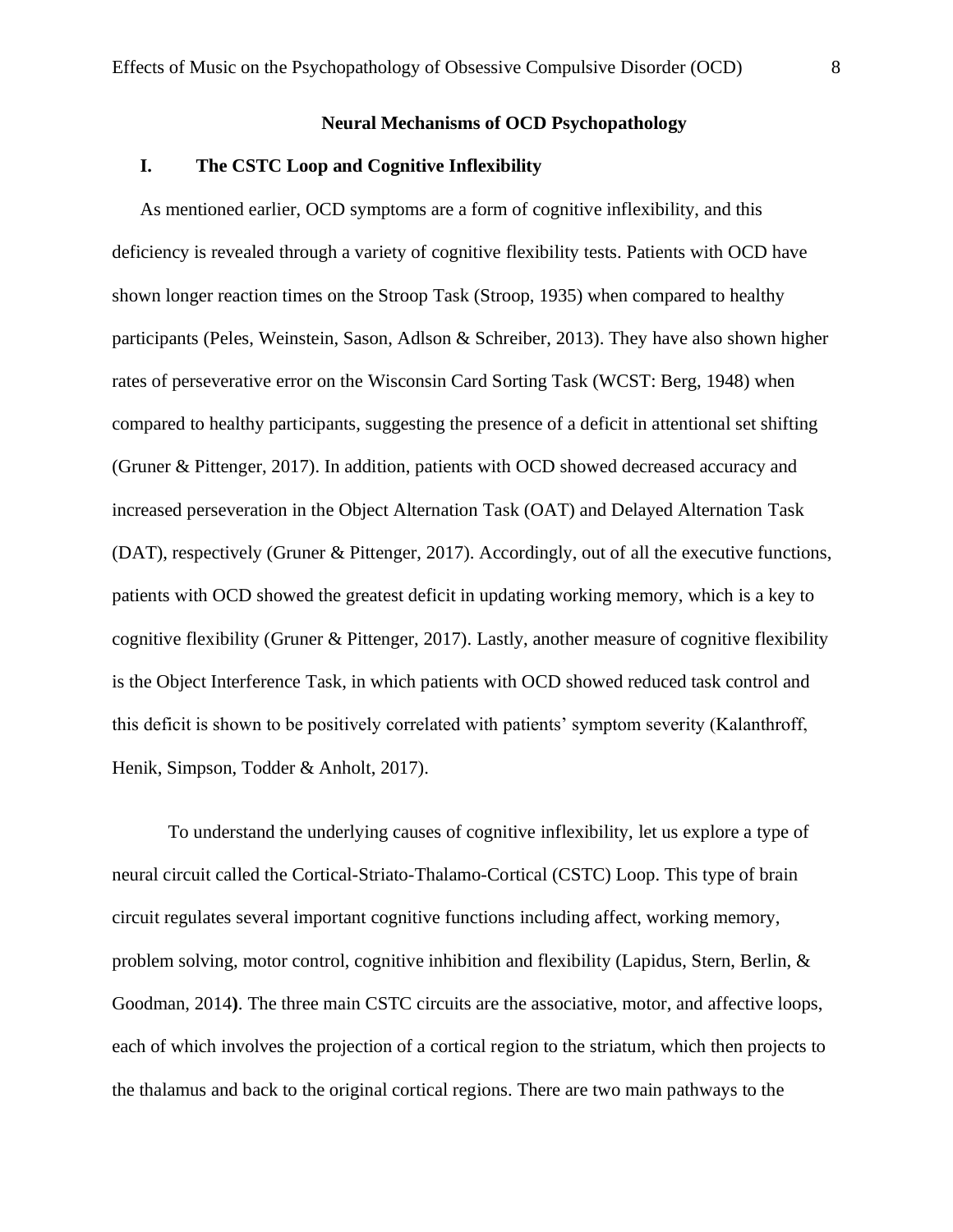circuit, the direct and the indirect paths. In the direct path, excitatory glutamatergic signals project from the cortex to the striatum, which then sends inhibitory GABAergic signals to the internal globus pallidus. The internal globus pallidus then disinhibits the thalamus, resulting in an increased excitatory effect on the cortex (Bear, Connors & Paradiso, 2016). Due to its selfreinforcing mechanism, this path is often referred to as the positive feedback loop. On the other hand, striatum in the indirect pathway projects inhibitory signal to the external globus pallidus that normally excites the subthalamic nucleus for the inhibition of the internal segment of the globus pallidus. This ultimately results in the inhibition of the thalamus by the internal segment of the globus pallidus and decreased cortical excitation (Bear et al., 2016). Hence, this pathway is an example of a negative feedback loop that regulates the inhibition and switching of behaviors. These two opposing loops work in concert to regulate several cognitive functions.

Patients with OCD have consistently displayed imbalances between the direct and indirect pathways of several CSTC loops (Heuvel et al., 2015). Most prominently reported is the hyperactivity in their associative CSTC circuit, direct path. Specifically, in this loop, the dorsolateral prefrontal cortex and the lateral orbitofrontal cortex project to the caudate nucleus, which then projects to the striatum. The anteromedial putamen receives direct input from the caudate and innervates the internal globus pallidus that projects to the ventroanterior nucleus of the thalamus. Lastly, the loop ends with the thalamus projecting back to the frontal cortices (Lapidus et al., 2014). Since glutamate is the main neurotransmitter output of cortical pyramidal neurons innervating the striatum, it thus plays a major role in the underlying causes for abnormalities within the CSTC loops (Stahl, 2008).

The cognitive inflexibilities of patients with OCD are thought to be the results of the hyperactivity within their associative CSTC circuit (Lapidus et al., 2014). Patients with OCD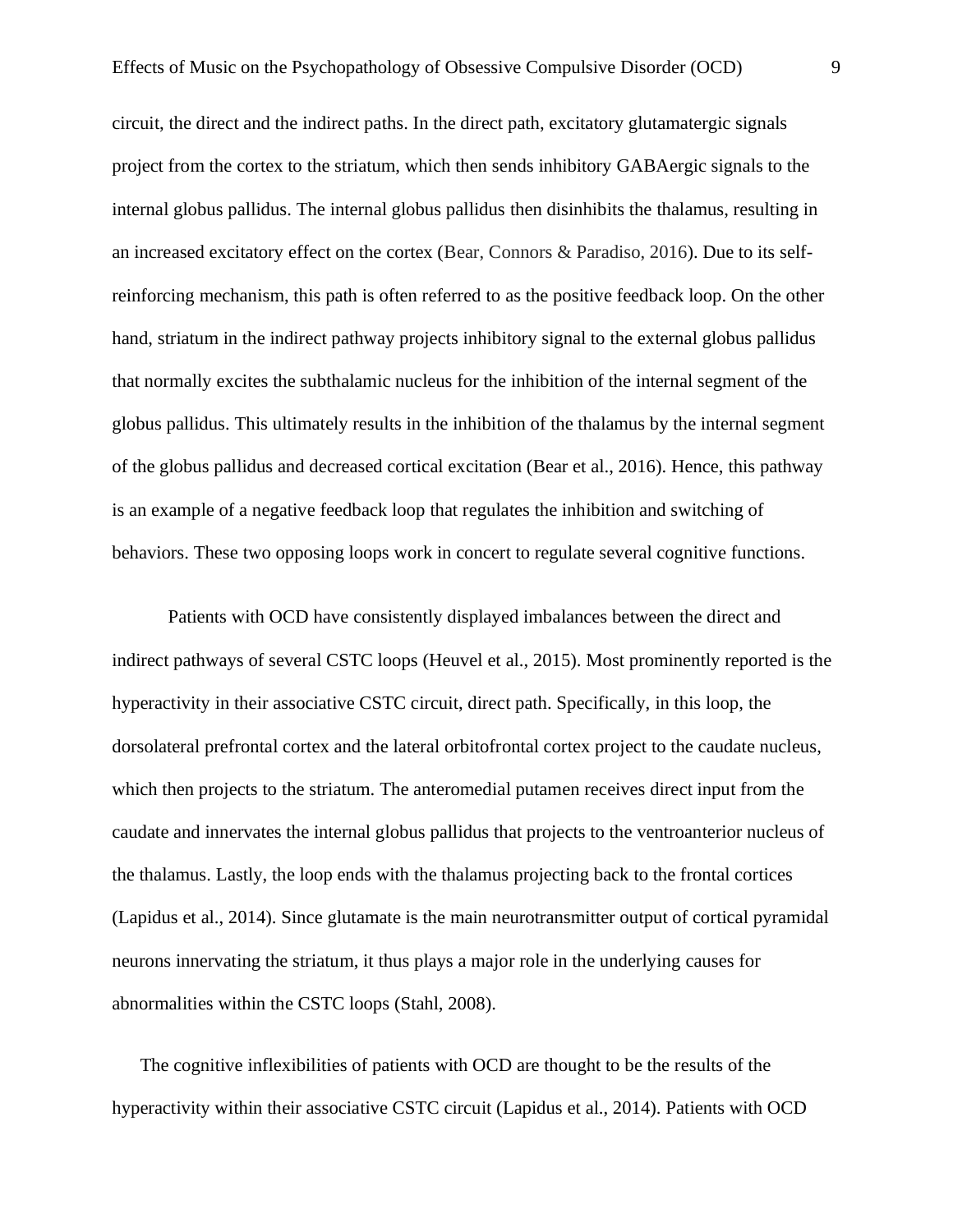have been reported to have increased connectivity between their caudate nucleus and orbitofrontal cortex and dorsolateral prefrontal cortex, both of which are part of the associative CSTC circuit (Chen et al., 2016). This is accompanied by the hyperactivation of their orbitofrontal cortex (OFC), caudate nucleus, thalamus, and putamen, all of which together works to regulate cognitive flexibility within the circuit (Goncalves et al., 2016**)**. In fact, increased connectivity between the OFC and putamen is positively correlated with OCD symptom severity (Beucke et al., 2013). This hyper-influence of the OFC over the ventral striatum (VS) is most likely a reflection of increased glutamate release in the OFC (Abe et al., 2015**)**. In accordance to this claim, others also hypothesize that the hyperactivity in the CSTC circuit is induced by elevated level of glutamate in the circuit and this abnormality leads to repetitive thoughts (Simpson et al., 2015). Moreover, it is found that the disinhibition of the circuit ultimately results in hardwired behaviors (compulsions) and cognitions (obsessions) (Wu, Hanna, Rosenberg  $\&$ Arnold, 2012).

Fortunately, a plethora of research study supports this hypothesis on the glutamatergic influence over the CSTC circuits in patients with OCD. Normally, tonic glutamate activity in the prefrontal cortex (PFC) has an inhibitory effect on the phasic glutamate activity in the striatum. However, disturbances of tonic glutamate in patients with OCD increases the phasic glutamate of the striatum, which is known to be involved in compulsivity (Naaijen, Lythgoe, Amiri, Buitelaar, & Glennon, 2015). A study done by O'Neill et al. (2016) took magnetic resonance spectroscopy measurements of glutamate neurometabolites within patients with OCD and their matched controls. When compared to healthy controls, patients had an elevated level of Glx (glutamate + glutamine) in their thalamus and that this high thalamic glutamate activity within patients correlated positively with their anxiety severity. The greater the Glu receptor stimulation the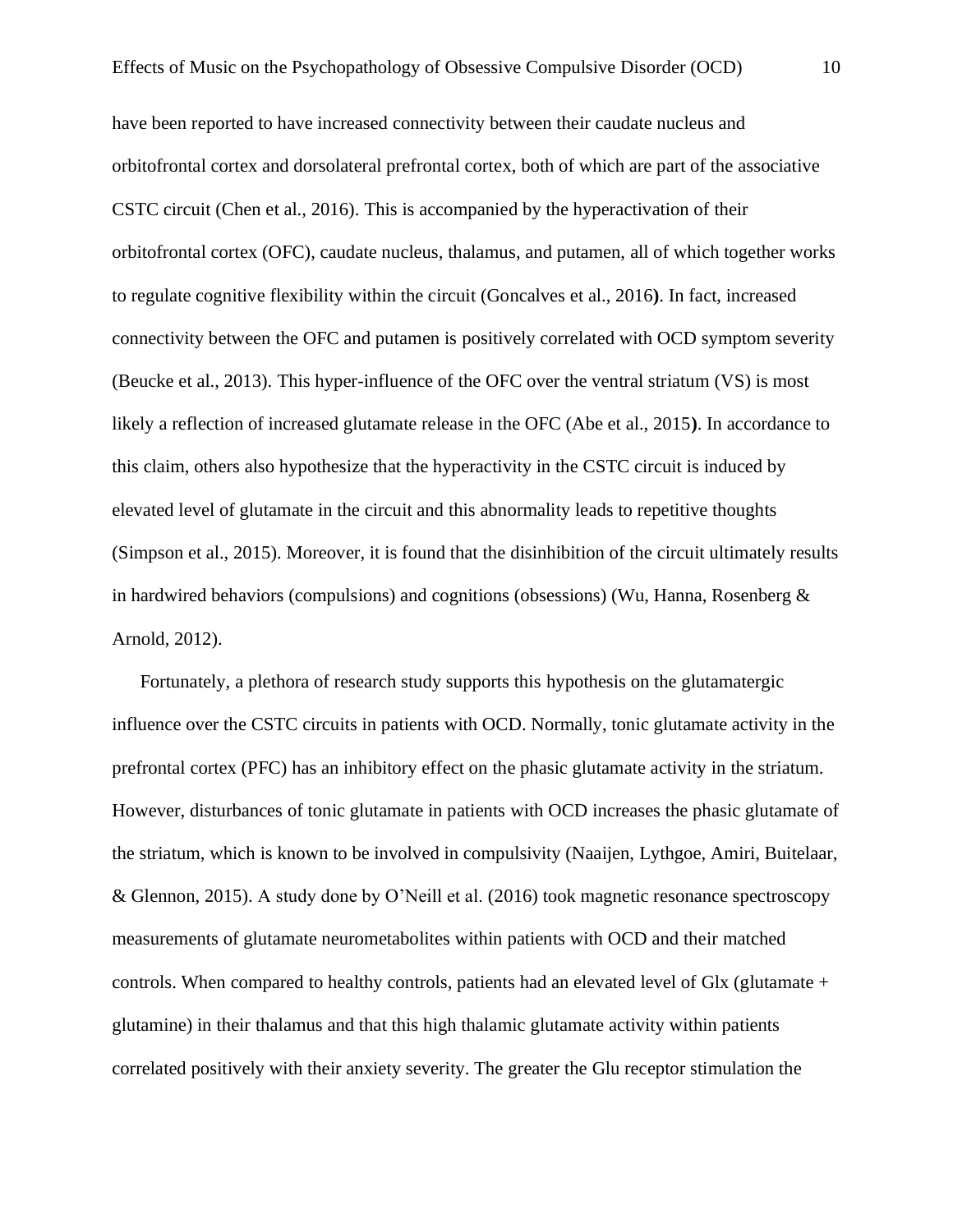more neuronal energy is needed by using creatine and phosphocreatine to produce ATP. As a result, patients' creatine and phosphocreatine levels correlated negatively with their Y-BOCS scores. Consistent with this idea, the substantial neuronal energy needed to drive severe symptoms diverts less glucose to the synthesis of choline-containing molecules. Hence, the choline level within patients is also negatively correlated with their Y-BOCS scores (O'Neill et al., 2016). Another study confirmed that glutamate level in the thalamus of patients with OCD correlates positively with their anxiety severity (Fan et al., 2016). In line with the hyperactive CSTC circuit theory, Glx concentrations are also found to be greater in the left caudate as well as the cerebrospinal fluid of patients with OCD when compared to their matched controls (Wu et al., 2011). Yet another finding that supports the glutamatergic theory of OCD lies in the patients' response to a drug called Riluzole. This drug inhibits voltage-gated Na+ channels and P/Q type Ca2+ channels, both of which normally inhibit synaptic glutamate release and stimulate glutamate uptake by astrocytes. When treated with Riluzole, more than half of the participants with OCD showed significant symptom improvement (Wu et al., 2011). In addition, memantine, an N-Methyl-D-aspartic acid (NMDA) antagonist has shown to be effective in augmenting the treatment for OCD symptoms (Wu et al., 2011).

### **II. The Role of Anxiety**

Prior to The Diagnostic and Statistical Manual of Mental Disorders, Fifth Edition (DSM-5), OCD was categorized as a type of anxiety disorder (Fontenelle et al., 2011). Despite its new categorization into Obsessive Compulsive and Related Disorders (OCRD), anxiety remains to be key factor in the psychopathology of OCD (Goodwin, 2015). Not only do patients with OCD constantly encounter anxiety-inducing thoughts, the comorbidity of OCD and anxiety disorders are also highlighted (Briggs & Price, 2009). OCD symptoms are often considered to be the result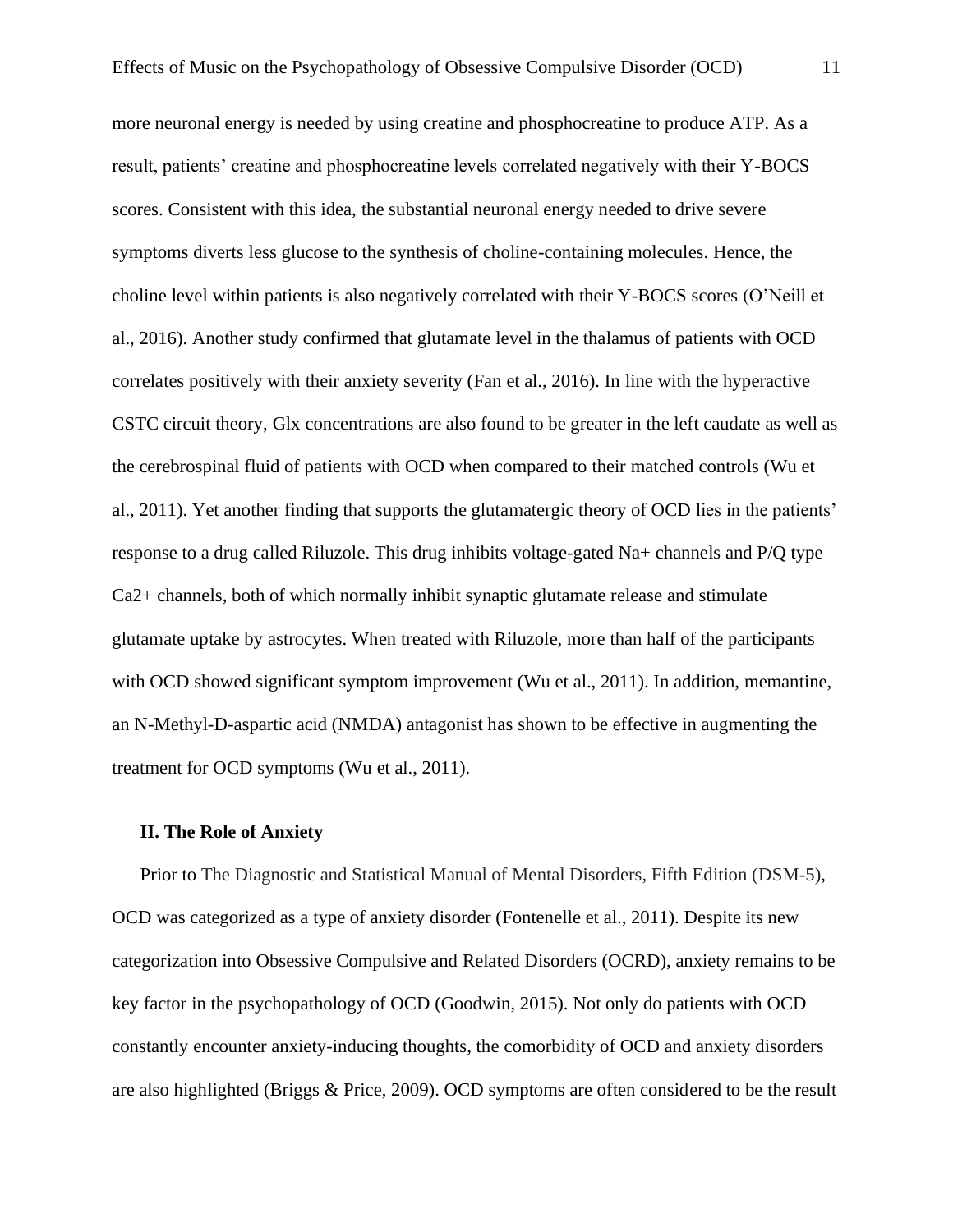of high anxiety sensitivity (Calamari et al., 2008). Moreover, patients with OCD generally show significantly higher scores on both the Beck Anxiety Inventory (BAI: Beck, Epstein, Brown & Steer, 1988) and the State-Trait Anxiety Inventory (STAI: Spielberger, 989) when compared to healthy controls (Parrish & Radomsky, 2009).

Within patients with OCD, anxiety is often associated with obsessions over a feeling that something is incomplete, wrong, or that terrible consequences will ensue if specific actions are not taken (Russo & Pietsch, 2013). This anxiety is the key component of the two major OCD symptoms, obsession and compulsion, without which these symptoms are not fueled. In a study done by Tolin, Worhunsky & Maltby (2004), obsessive beliefs in patient with OCD and anxiety disorder (AD) were assessed in a study using the Obsessional Beliefs Questionnaire (OBQ). Scores for the two groups did not differ, indicating that obsessive beliefs are a result of the psychopathology underlying anxiety (Tolin et al., 2015). Moreover, a study done on 248 OCD patients showed that the OBQ scale was strongly correlated with measures of anxiety and worry (Tolin et al., 2015). Though correlation does not always reflect causation, this strong link between anxiety and obsession suggests that one cannot be present without the other. Surprisingly, when compared to AD, patients with OCD showed an even higher level of anxiety traits when measured by the STAI (Tolin et al., 2015). This should alarm psychiatrists of the massive role that anxiety plays on aggravating obsessions. As directly mentioned by Muller & Roberts (2005), "[obsessive] thoughts are fueled by emotions that emerge effortlessly in response to stressful situations". Since, "ideas that are fueled by [anxiety] are often distorted and less reliable", CBT serves to restructure patients' cognition so that more realistic views of situations can replace distorted views of reality (Muller & Roberts, 2005).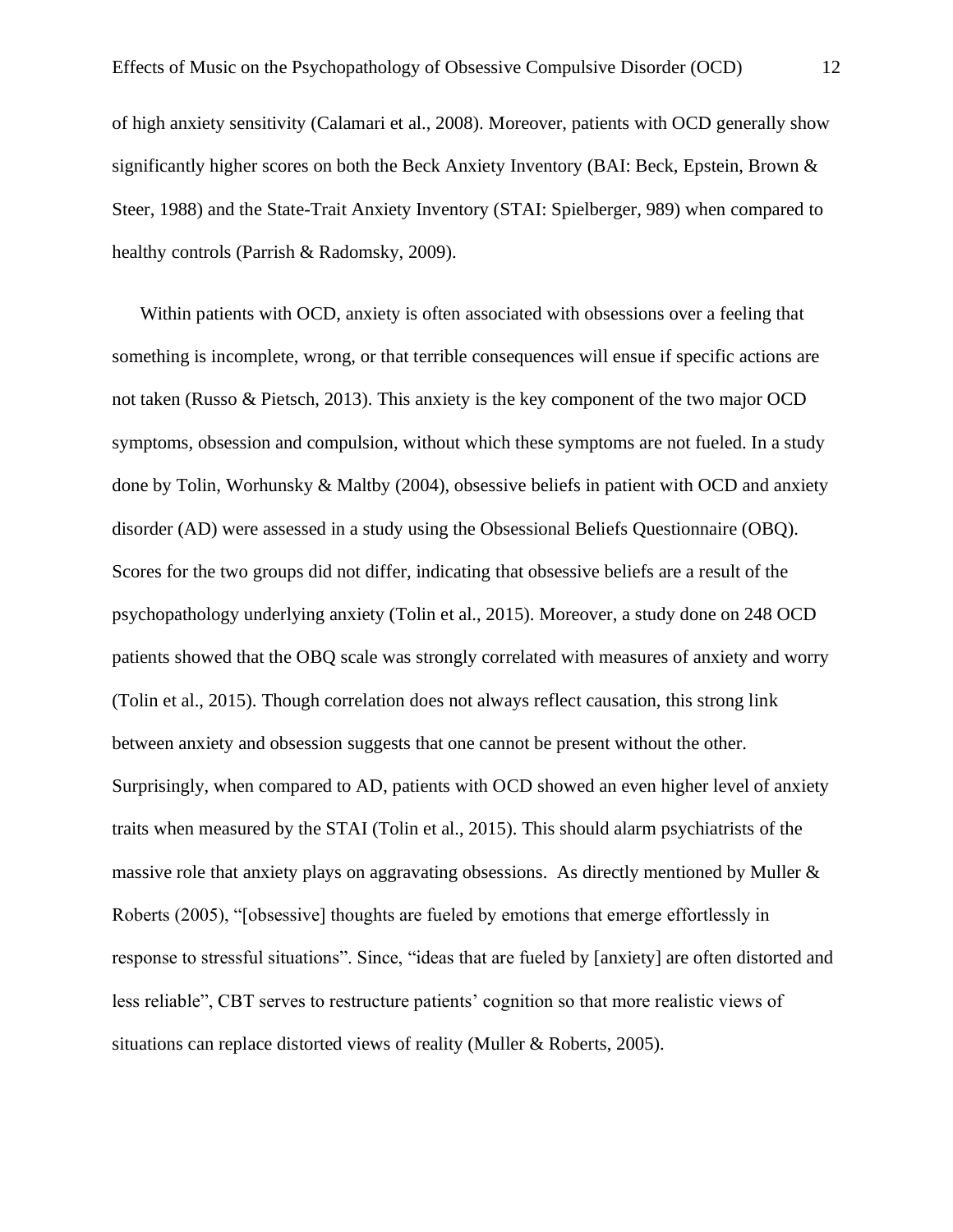Likewise, compulsions are also driven by anxiety. One study has shown that chronic potentiation of D1 neurons in the amygdala of rats increases anxiety and facilitates certain compulsive behaviors (McGrath, Campbell, Veldman & Burton, 1999). This shows that increases in anxiety parallels with increases in compulsive behaviors in rat models. Again, associations do not always mean causation, and further studies need to be done to confirm this relationship between anxiety and compulsion in rats. Nevertheless, such correlation is also present in human participants. Excessive reassurance seeking (ERS) is a characteristic feature of patients with OCD. It is a strategy that patients use to diminish their obsessional thoughts and is thus a variant of compulsive checking for the reduction of anxiety and minimization of negative outcomes. The most common trigger for this behavior is anxiety, and is continually reinforced by temporary anxiety reduction (Parrish & Radomsky, 2009). That means, if anxiety can be reduced by some therapeutic means, these ERS behaviors can possibly be reduced if not eradicated. This is further supported by the fact that most OCD patients report that their principal reason for checking is for reducing their anxiety. For example, they often claim that it is "to make sure I get a good grade", or "to make sure no one will enter the house" (Parrish & Radomsky, 2009). These studies all point to the idea that anxiety fuels compulsive behaviors.

This elevated level of anxiety in patients with OCD can be measured physiologically as well. Amygdala is crucial for detecting salient events and can initiate a cascade of psychological and physiological processes that lead to an anxious state. Patients with OCD showed increased amygdala connectivity with the fronto-parietal network during emotional face processing, working memory performance, and response inhibition when compared to healthy controls (Heuvel et al., 2015). Another predictor and indicator of anxiety level is cortisol, a hormone that is released in response to stressful situations (Hakamata et al., 2017). Patients with OCD have an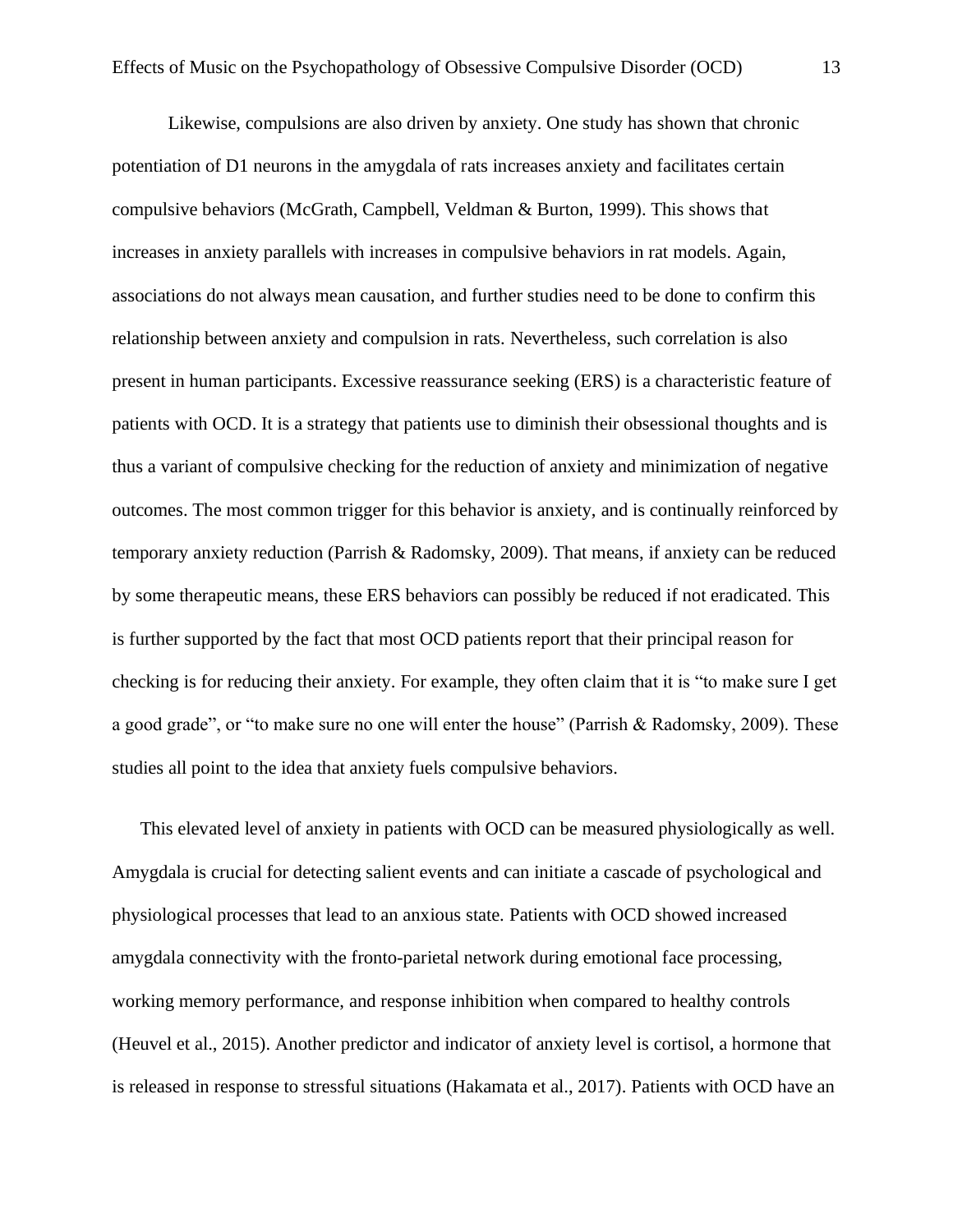increased secretion of cortisol when compared to healthy controls (Monteleone, Catapano & Buono, 1994). Moreover, this higher cortisol level in OCD patients is positively correlated with symptom severity (Y-BOCS) scores (Furtada & Katzman, 2015). This correlation extends to young populations of ages  $8 - 17$ , where girls more so than boys at this age show a positive correlation between social anxiety and cortisol level (Schiefelbein & Susman, 2006). Moreover, individuals with chronic anxiety have higher levels of morning cortisol when compared to healthy controls (Greaves-Lord et al., 2007). Interestingly, a study done by Dettmer, Novak, Suomi & Meyer (2010) shows us that hair cortisol is a biomarker of anxiety-related responses. Rhesus monkeys that were reared in stressful environment showed greater anxiety behaviors and higher cortisol level. The link between cortisol and anxiety is further solidified by its generalizability across various stressful situations. A positive correlation was found between anxiety and salivary cortisol levels in patients suffering from oral lichen planus (Nadendla, Meduri, Paramkusam & Pachava, 2014). In addition, Keshavarzi et al. (2014) presented data suggesting that high maternal trait anxiety increases fetus cord blood cortisol. Likewise, correlations between anxiety and cortisol don't fall short in OCD patients, who show an elevated cerebrospinal fluid (CSF corticotropic-releasing factor (CRF) when compared to healthy controls (Hakamata et al., 2017). The main function of CRF is the stimulation of the adrenocorticotropic hormone (ACTH) synthesis which synthesizes cortisol (Arborelius, Owens, Plotsky & Nemeroff, 1999). Accordingly, the OCD treatment method of using deep brain stimulation at the nucleus accumbens (NAc) reduces cortisol level in patients (Koning et al., 2012). To explore deeper on the effects of stress and cortisol level on patients with OCD, high stress or high cortisol level can in fact decrease the amount of serotonin available for use in the body. Studies on human immune and brain cells suggests that cortisol can decrease serotonin levels in the brain (Tafet, Toister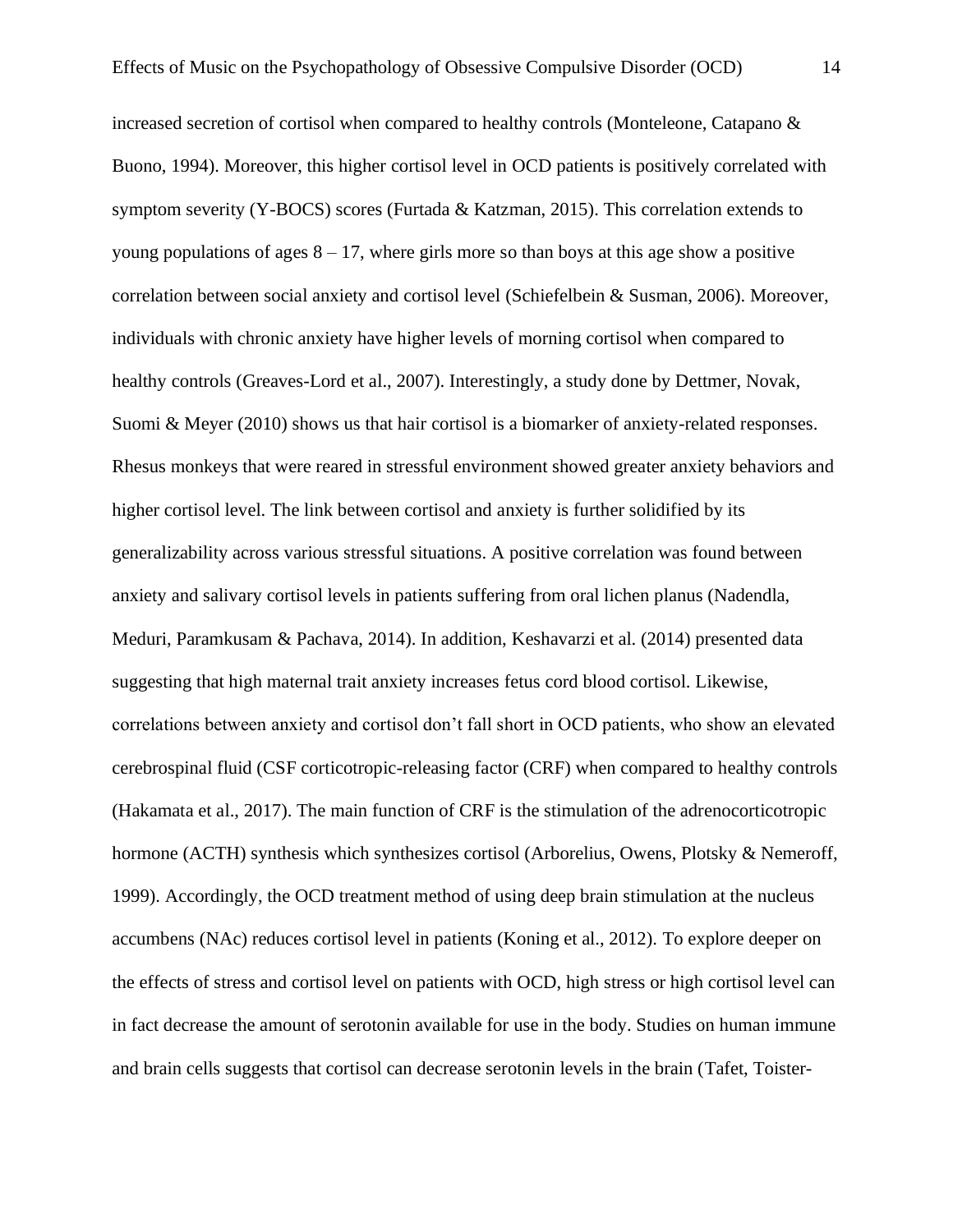Achituv & Shinitzky, 2001**)**. This brings the effects of anxiety to the molecular level, and poses the question on what happens in the brain when serotonin is depleted. Since, SSRI's are the first line treatment for OCD, this rise in the cortisol level due to anxiety implicates the aggravation and induction of OCD symptoms.

#### **III. Dopamine Dysregulation**

Glutamate dysregulation at the CSTC circuit is not the only culprit for causing OCD symptoms, dopamine (DA) dysregulation is also manifested in these patients. Wood, LaPalmbara & Ahmari (2017) conducted a study on SAPAP-3 knock-out (KO) mice, a type of animal model for OCD symptoms. They found an increased dihydroxyphenylacetic acid/dopamine ratio as well as HVA/dopamine in the KO mice's lateral OFC when compared to the control mice. These ratios suggest a high dopamine turnover in patients with OCD as well as the presence of monoaminergic dysregulations. Sometimes high turnover rate does not reflect higher activity at synapse, but simply higher rates of neurotransmitter breakdown, and may even lead to lower activity at the synapse. For example, high serotonin turnover rate has been indicated in depression which is treated by SSRI's (Bartoon, Esler, & Dawood, 2007). This may suggest that high DA turnover may require treatment that increases DA. Yet, some researchers would argue that it is the increased activation of DA receptors that leads to OCD-like behaviors. For example, a study was conducted by Campbell et al. (1999) to discover the behavioral role of neurons that contain D1 receptors. They created transgenic mice that expressed an enzyme that chronically activated D1 cells. These transgenic mice expressed a group of compulsive-like behaviors that strongly matched those expressed in patients with OCD. Nevertheless, imaging data suggests that there is both an increased and decreased dopamine transporter binding in patients with OCD (Denys et al., 2004; van der Wee et al., 2004; Hesse et al., 2005; Klanker et al., 2013). D1 and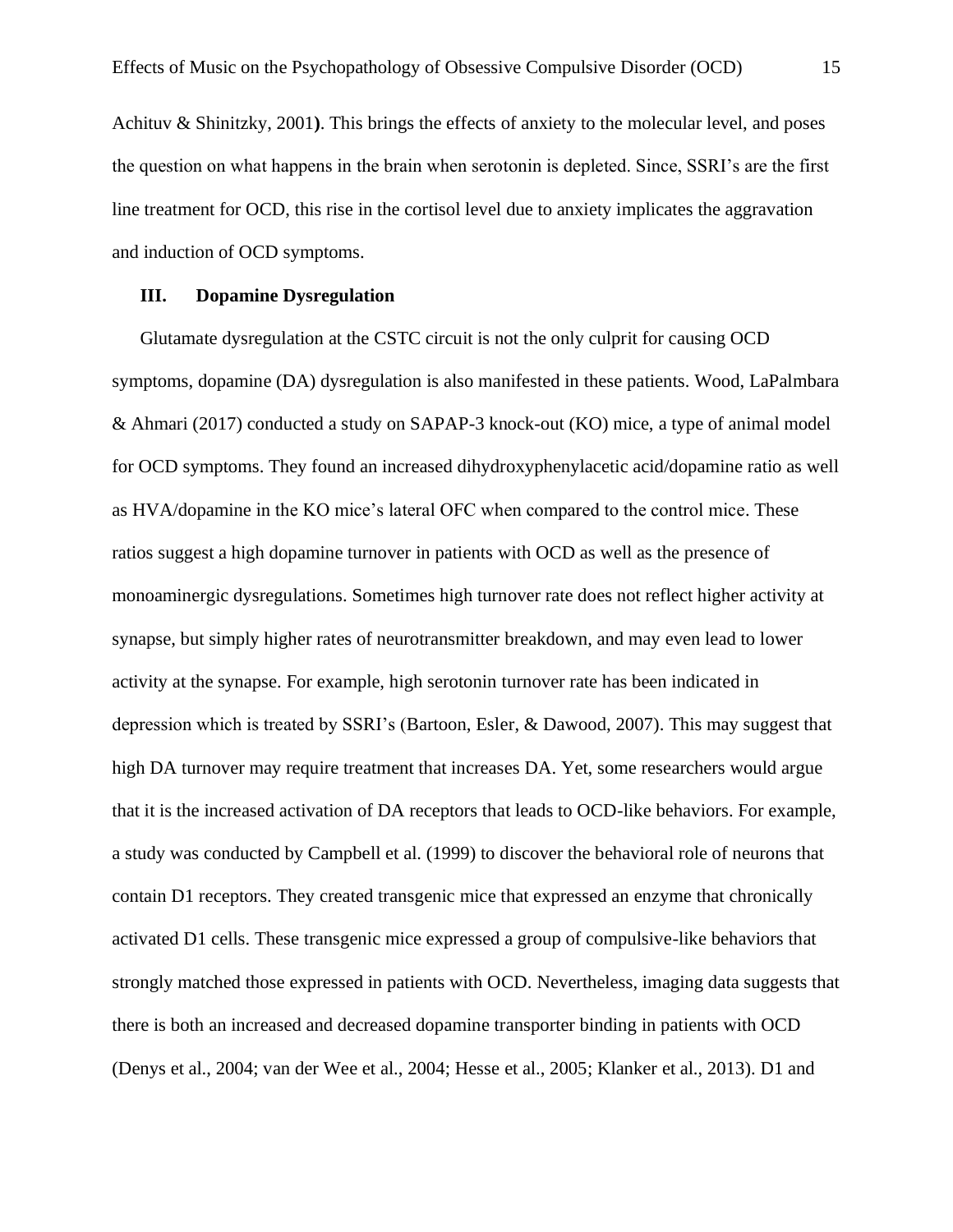D2 receptors are very different in nature, and hence this finding within D1 cells may not be generalized to D2 cells. The question lies in what accounts for the discrepancy in these findings.

D1 and D2 are two main opposing types of DA receptors. The D2-like receptor subfamily includes D2, D3 and D4 receptors, which are specifically coupled to  $G_{\alpha i}$  and  $G_{\alpha 0}$  proteins. Upon ligand binding, Gα proteins promote the replacement of GDP by GTP and the α-subunit dissociates from the βγ complex. At this point both the  $\alpha$ -subunit and the βγ-complex are free to transduce a signal and activate several effector systems. The  $G_{\alpha i}$  and  $G_{\alpha o}$  subfamilies downregulate the production of cyclic AMP via the inhibition of adenylyl cyclase (AC), leading to a reduced activation of protein kinase A (Missale, Nash, & Robinson, 1998). On the other hand, D1-like receptor subfamilies consists of D1 and D5 receptors, which are coupled to G<sub>s</sub> proteins. This ultimately leads to the stimulation rather than the inhibition of AC, leading to increased activation of protein kinase A (Koshikawa, Fujita & Adachi, 2011). Due to the differences in nature of D1 and D2 receptors, the way they effect OCD symptoms are also distinctive. For example, D1 agonists were needed to cause super-stereotypy of syntactic grooming chains within mice, while D2 agonists reduced initiation and completion of these grooming chains (Berridge, Aldridge, Houchard & Zhuang, 2005). More recent findings show that it is rather the antagonism of DA that can exacerbate symptoms (Denys et al., 2004; Klanker et al., 2013; Simpson et al., 2013). A meta-analysis done by Ducasse et al. (2014) looking at five different OCD antipsychotic drugs and 13 randomized controlled trials showed that increases in D<sub>2</sub> and D<sub>3</sub> dopamine binding affinities can enhance antipsychotics' effects in OCD treatment. Yet, there people who argue that OCD is induced by the activation of D2 receptors due to research done on the induction OCD-like behavior by quinpirole, a D2 agonist (Szechtman, Sulis & Eilam, 1998). However, we must note it had to be chronic not just temporal injection of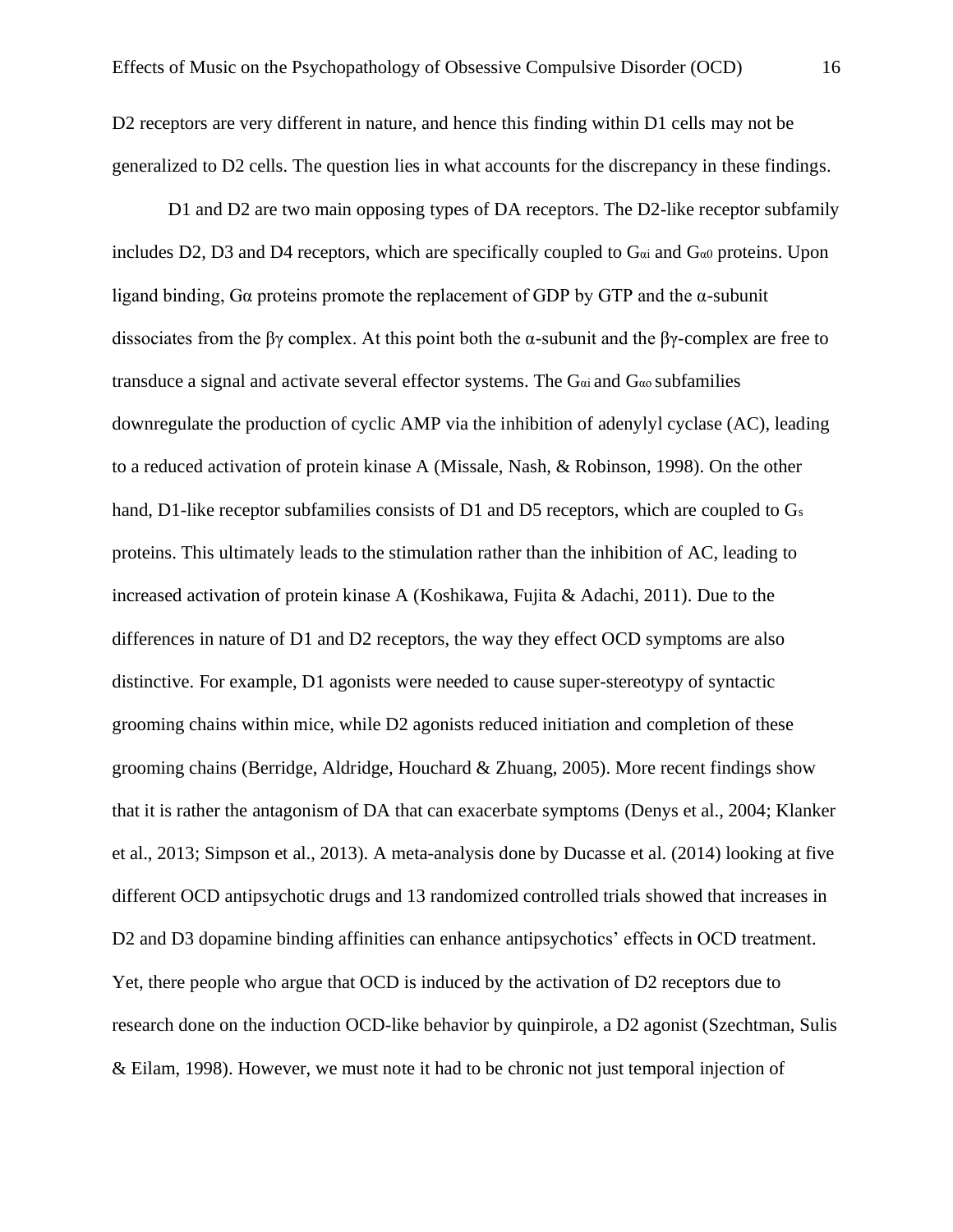quinpirole that was able to produce this observed OCD-like behavior within subject mice. Moreover, D2 receptors are present in many different brain circuits, and hence this may be the effect on the D2 receptors within the nigrostriatal pathway as opposed to the reward pathway that produced OCD-like behavior. To further counter argue this claim that D2 receptor activation induces OCD behaviors, the most effective antipsychotic found to work against OCD symptoms happen to be Aripiprazole, a D2 partial agonist that has the same affinity to D2 as does dopamine (Dold, Aigner, Lanzenberger & Kasper, 2015). Aripiprazole is thought to stabilize DA and serotonin activity within the nucleus accumbens (NAc). Hence, it could be that D2 agonists within the NAc could reduce OCD symptoms, while the induction of dopamine receptors within D1 and perhaps D2 receptors within other brain regions may display opposite effects. These studies point to the possibility that D1 and D2 receptors within distinct neural circuits may play different roles in the alteration of OCD symptoms.

Because of the prevalence of D2 receptors within the NAc, let's explore the role of NAc on OCD symptoms as well. Complimentary to DA dysregulation in OCD pathophysiology, there are quite a few evidences pointing to the effects of treating OCD through the activation of the NAc. The NAc stores and projects DA to various cortical areas in the brain, primarily the mPFC (Bear et al., 2016). By performing DBS on the NAc, compulsive checking in rats are significantly reduced, which shows that the NAc core and shell constitute potential target structures for the treatment of OCD (Mundt et la., 2009). When done on humans, bilateral DBS of the NAc resulted in a 50% reducation in participants' OCD symptoms (Denys et al., 2010). Also, a recent study by Figee et al. (2013**)** showed that DBS targeted at the NAc normalizes the previously blunted activity of NAc in patients with OCD, when compared to healthy controls. Moreover, this normalization and increase in activity of the NAc upon DBS is accompanied by reduction in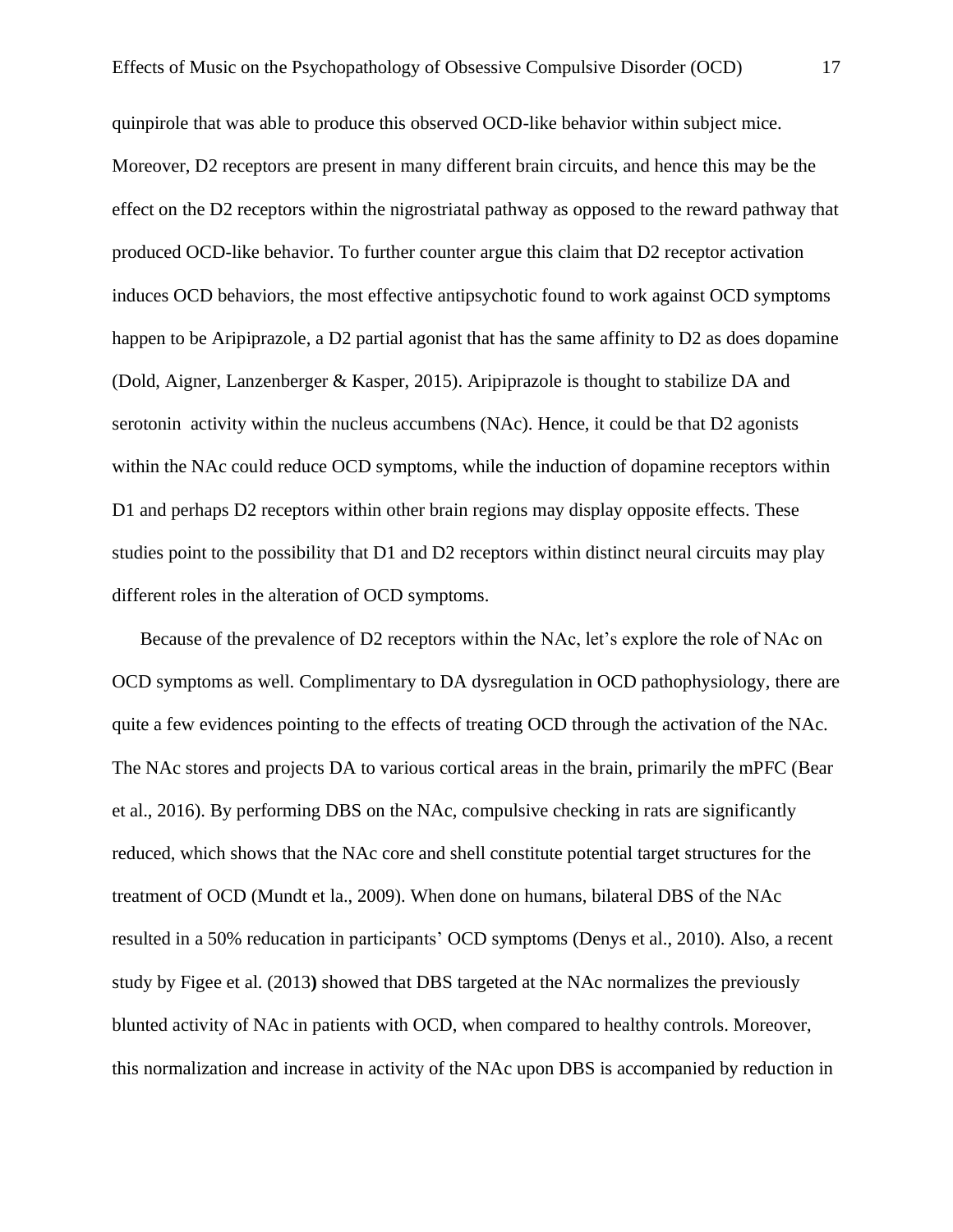OCD symptoms (Figee et al., 2013**)**. Though some argue that activities in the NAc are responsible for compulsions, Denys et al., (2010) showed that lesions in the NAc core did not reduce compulsivity. Likewise, even after NAc lesion, quinpirole still induced OCD-like behaviors, showing that the induction of OCD-like behavior lie outside the NAc (Gonzalez, Dvorkin-Gheva, Silva, Foster & Szechtman, 2015).

#### **Proposals for the Effects of Music on OCD**

### **I. Effects of Music on other Psychopathologies**

The purpose of this thesis is to explore the positive effects that music could potentially bring to the alleviation of OCD symptoms and the treatment of this psychopathology. Music therapy has been around since the end of World War I and II, when musicians performed at Veterans hospitals for those who were physically and emotionally traumatized by the wars. From that point, the effects of music therapy began to be apparent and this practice continued to move forward from both an educational and organizational standpoint up till today (Horden, 2000). Many current studies indicate that music therapy benefits multiple psychopathologies and mental health issues. One study showed that both active and receptive music therapy served as an adjunct therapy for patients with major depressive disorder (MDD). Patients who received music therapy on top of their primary treatment reached their peak therapeutic effects faster than those who did not receive the adjunct therapy (Atiwannapat, Thaipisuttikul, Poopityastaporn  $\&$ Katekaew, 2015). Similarly, a randomized control trial conducted on 79 patients with depression, aged 25-60 showed that those who underwent music therapy had fewer depressive symptoms when compared to those who underwent psychotherapy (Castillo-Perez, Gómez-Perez, Velasco, Perez-Capos & Mayoral, 2010). Since depression is often comorbid with other psychopathologies, the effects of music therapy can extend to the improvement of symptoms in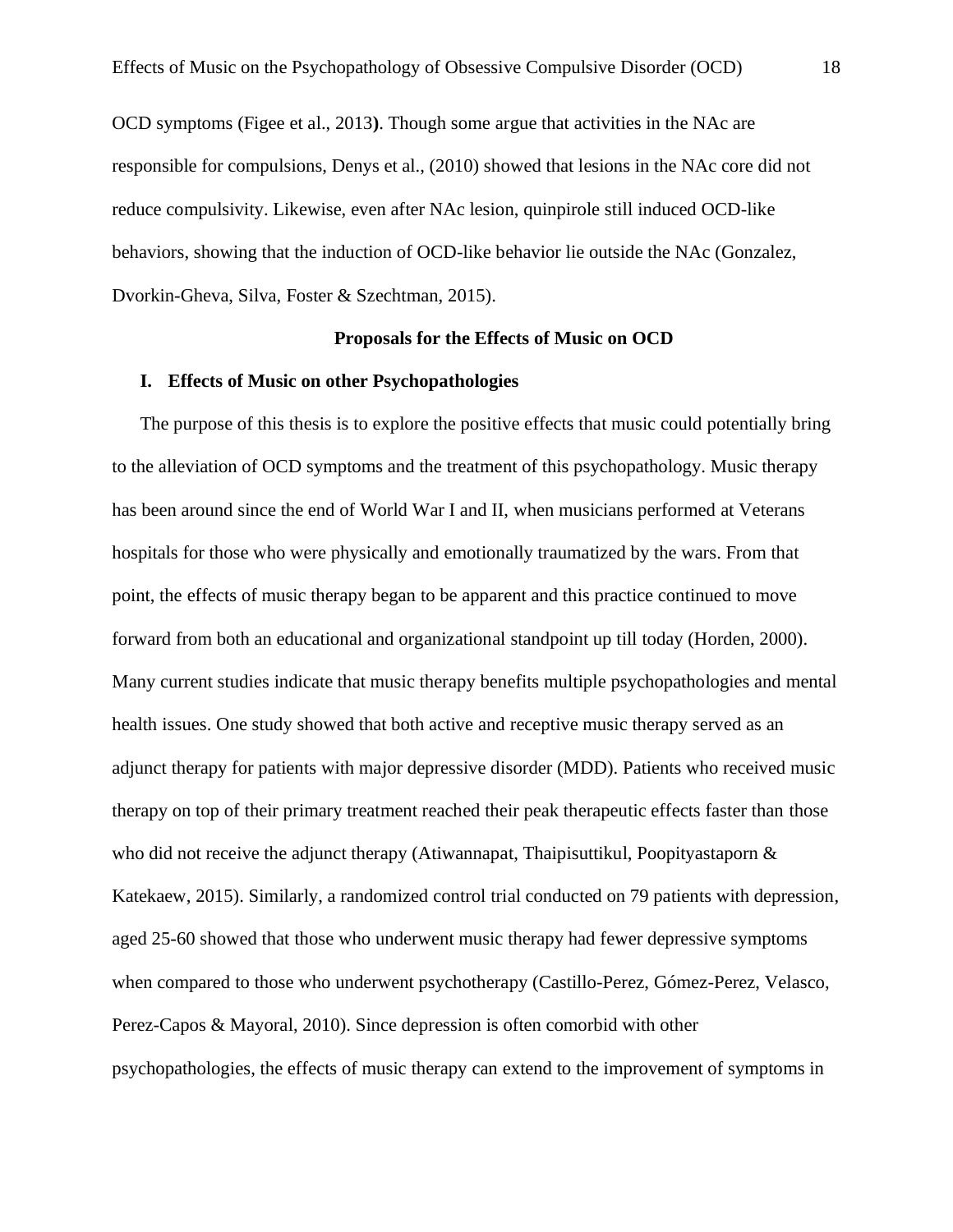patients with other mental health disorders as well. An example is the effects of music therapy on the reduction of depressive symptoms in patients with schizophrenia (Kavak, Unal & Yilmaz, 2016). This is an example for which the benefits of music therapy are not limited to the most common disorders but may extend to improving those that affect specific cohorts of people, possibly even patients with OCD, as I will discuss in the following subsections.

#### **II. Music and Cognitive Flexibility**

It has been reported that musical training has a large association with executive functions. An instrument player in a band or orchestra must constantly listen and attend to multiple auditory streams of music to coordinate with the group. They also continuously adjust their volume, tempo, and timbre according to the music piece. Simultaneously, they're reading the sheet music with extra notes that they have written, all of which must be held in their short-term memory before playing them out. These parallel processes require extensive cognitive flexibility (Okada & Slevc, 2016). The term "Mozart Effect" was first introduced in a study showing how passive music exposure can lead to improvement in cognitive functioning (Okada & Slevc, 2016). Accordingly, studies have shown that musicians out-perform non-musicians in several cognitive flexibility tests, including the Trail-Making Test (Hanna-Pladdy & Mackay, 2011) and in cued task-switching (Moradzadeh, Blumenthal & Wiseheart, 2015). Adjusting one's own playing to that of other performers not only require the shifting of attention, but also exercise inhibitory control to monitor for conflict as well as control one's performance (Jentzch, Mkrtchian, & Kansal, 2014). The skills required of musicians likely call upon cognitive flexibility skills. Hence, playing a musical instrument may potentially benefit patients with OCD by improving their major source of symptom, cognitive inflexibility.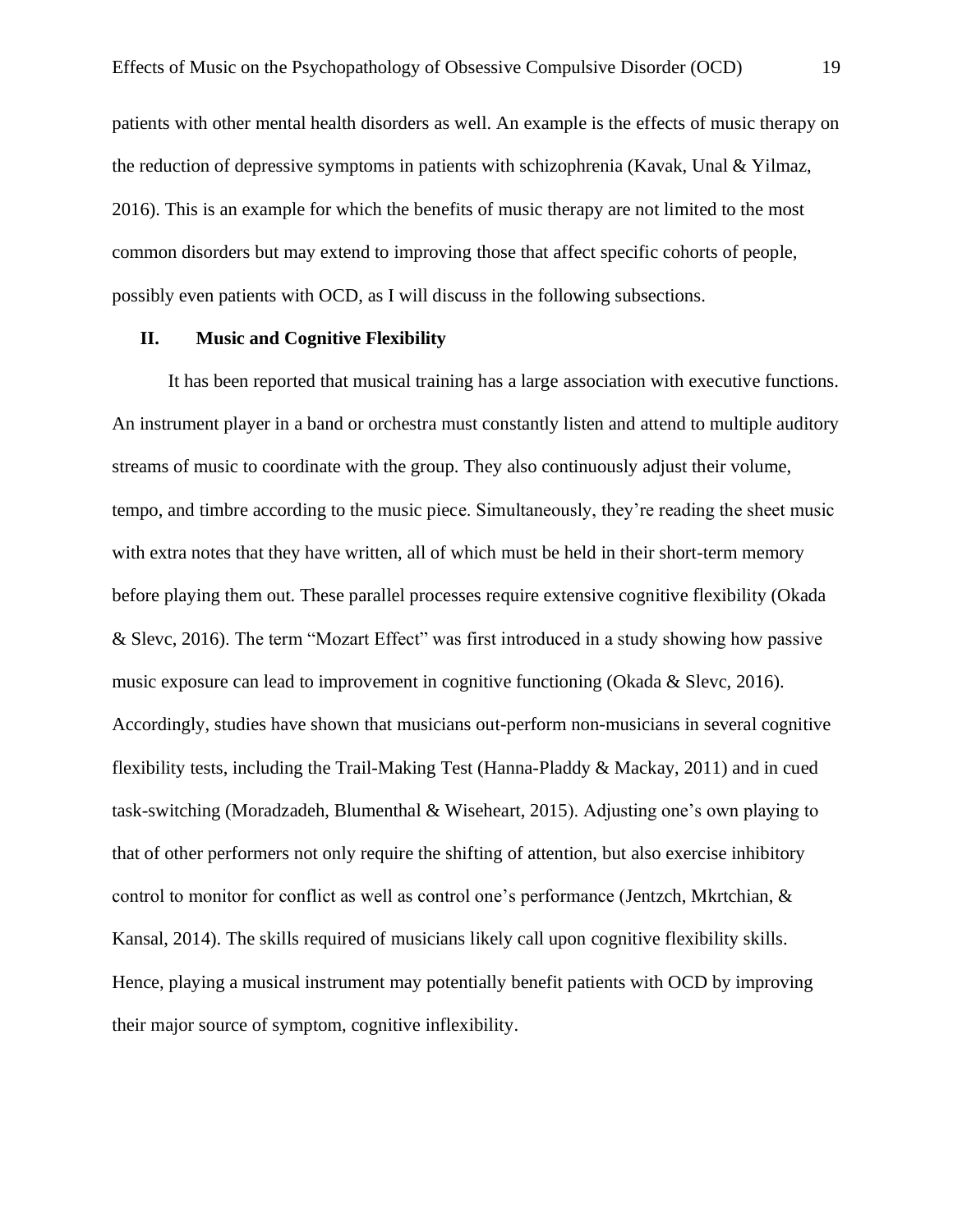While playing in a band or an orchestra can train instrument players to be cognitively flexible, patients with OCD may not have the advantage to excel in such settings. Fortunately, instrumental playing is not the only way music can help with OCD. Studies have found that melodic music can increase the release of serotonin in the brain (Moraes et al., 2018**)**. In fact, SSRIs are the first line treatment for OCD (Kellner, 2010). Yet little connection or implication has been attributed to the neural mechanisms whereby SSRIs work in patients with OCD. Interestingly, the associative CSTC loop as previously mentioned is modulated by external serotonergic projections arising from the raphe nucleus (Geyer & Vollenweider, 2008). The raphe nucleus projects serotonin to the frontal cortex, globus pallidus, as well as the thalamus in the CSTC circuit. In one study, not only did 5-HT<sup>6</sup> receptor agonists attenuate stimulated glutamate levels, but it also displayed anti-OCD-like behavior in rats (Schechter et al., 2008). Moreover, paroxetine, an SSRI, is found to reduce caudate glutamate (Rosenberg et al., 2000). In addition, SAPAP, a type of postsynaptic protein directly binds to a protein family known to regulate the trafficking of both NMDA and AMPA glutamate receptors, which make up the core of the CSTC loop synapses. Mice with SAPAP mutation have displayed OCD-like symptoms, which are reversed by fluoxetine administration (Welch et al., 2007). These evidence all points to the serotonergic effects on the regulation of glutamate levels. Thus, music therapy could potentially alleviate OCD symptoms by increasing serotonin levels for the regulation of glutamate hyperactivity in the CSTC loop.

Another avenue for music to improve cognitive flexibility within patients with OCD is through the induction of positive mood. "One of the most robust and widely confirmed findings in the affect literature is that positive affect increases cognitive flexibility" (Isen, 2002). Results from a study done by Dreisbach and Goschke (2004) showed that increases in positive affect as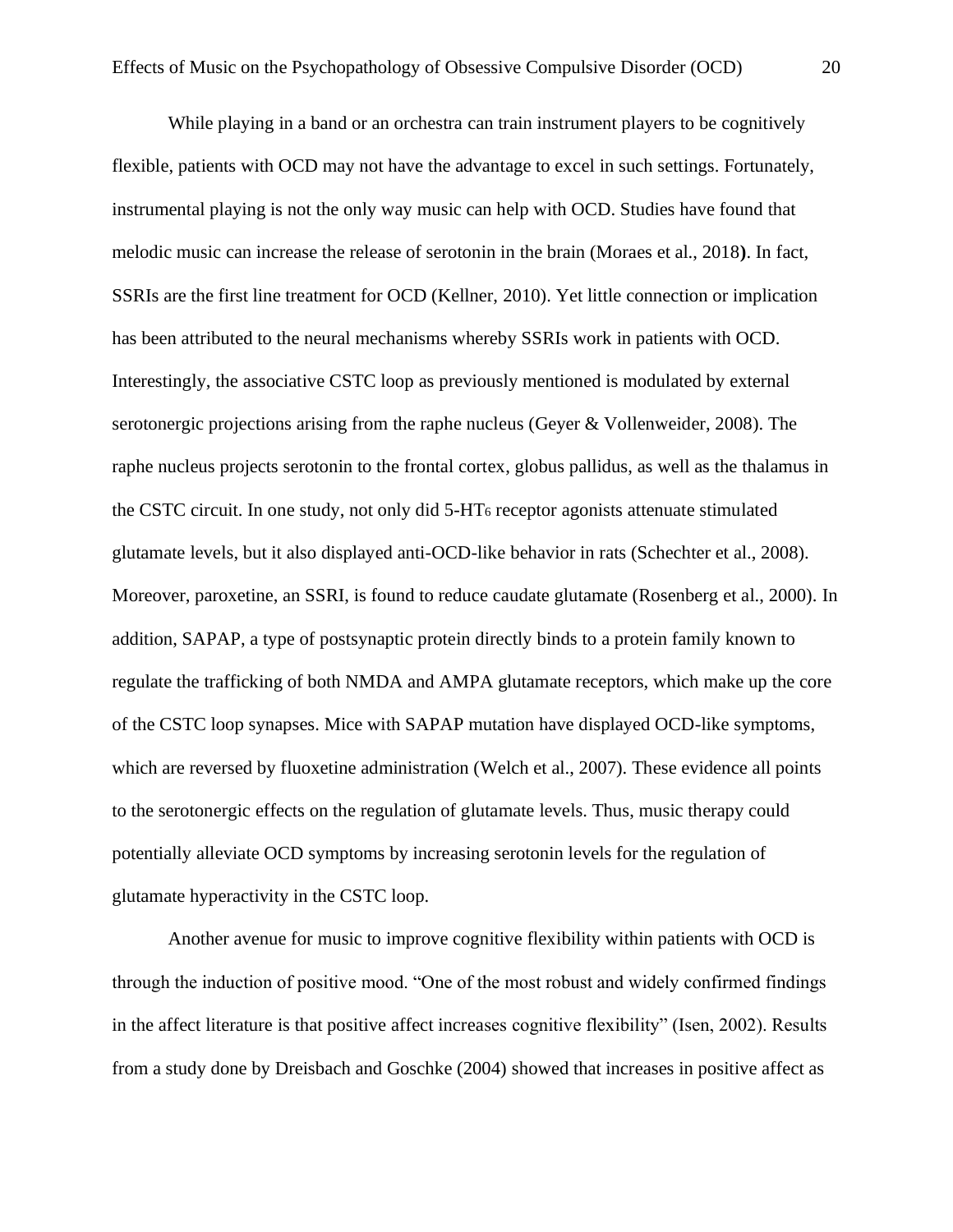opposed to neutral or negative affect, promoted cognitive flexibility and reduced perseveration. Moreover, another study suggests that the explanation for the hedonic contingency theory is the link between positive mood and cognitive flexibility. In their study, the happy participants exhibited measurements of greater cognitive flexibility in all three scenario cases (Hirt, Devers & McCrea, 2008**)**. The effect of positive affect on cognitive flexibility is rather comprehensive, it even contributes to consumer investment behaviors. A study done by Emich and Pyone (2017) showed that inducing positive affect increases cognitive flexibility as shown through the reduction of sunk cost bias within participants. Sunk cost bias occurs when people continue to invest their resources towards unsuccessful outcomes simply because they previously invested in them. Individuals with induced positive mood were less affected by the sunk cost bias as opposed to the control group (Emich and Pyone, 2017**)**. Another study done with 120 participants showed that the group assigned to positive affect conditions showed reduced switch cost during the switch task, a measure of cognitive flexibility; moreover, the same group also showed enhanced performance on two other measures of creativity **(**Lin, Tsai, Lin & Chen, 2014).

While much research has been dedicated to solidifying the effects of positive mood on cognitive flexibility, it is just as common to find literature presenting the effects of music on positive mood induction. Karreman, Laceulle, Hanser & Vingerhoets (2017**)** showed that music has an enhancing effect on mood, whether it is positive or negative depends on the type of music. Within their study, the group that underwent music intervention showed a much greater post emotional intensity when compared to the control group. It is not surprising to see such results, since the creation of mood within a movie is most often contingent upon the music that accompanies the dramatic scenes. Similarly, another study showed that participants who listened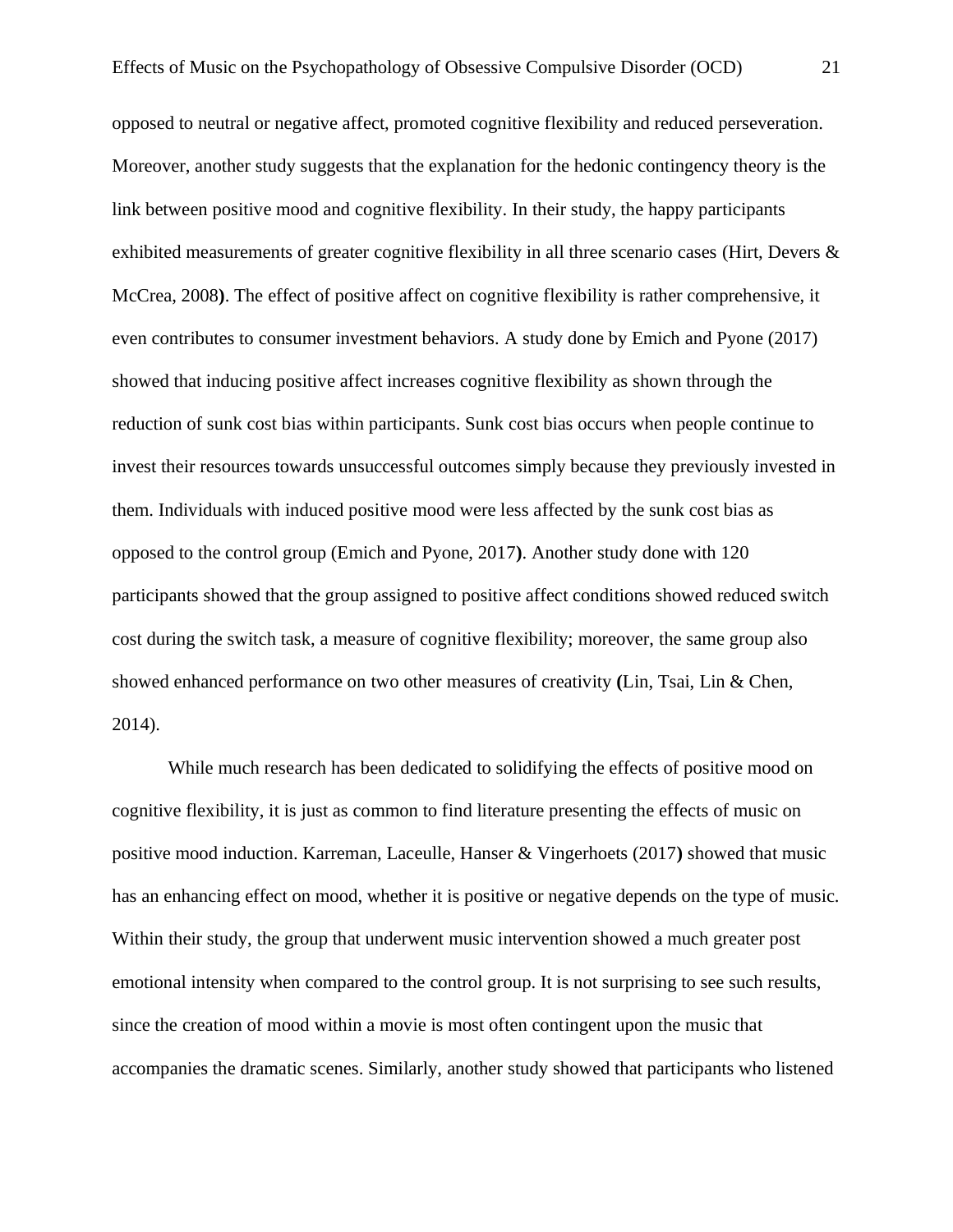to positive music reported more positive mood in comparison to those who listened to aversive or neutral music. Moreover, the reported positive mood was correlated with less anger shown during provocation, further indicating the powerful effects of music on mood (Krahe & Bieneck, 2012). Not only does music effect people's mood in face of aggressive, it also alleviates stress. In a study conducted by Koelsch et al. (2016), participants who listened to music showed greater positive mood when compared to those who did not listen to music, when both groups underwent CO<sup>2</sup> stress test. Knowing that music can be used to manipulate and adjust mood, many researches were done to show the effects of music on creating positive mood in patients who are suffering from different medical conditions. For example, music therapy was shown to improve the mood of stroke patients as measured by the BAI as well as the Beck Depression Inventory (BDI) (Kim et al., 2011).

When considering music therapy strategies, music composition and improvisation are preparatory activities for training cognitive flexibility. They both involve arranging and rearranging the elements of pitch and rhythm over time, which is believed to exercise executive functions and promote cognitive flexibility. Also, it is suggested that the reason why our ancestors could sing and dance for hours on end, creating variations on themes was primarily to show their cognitive flexibilities and fitness to their mates. Both skills are essential when food supply runs out or when there's a need to build a new shelter or escape from predators within a short period of time (Levitin & Tirovolas, 2009). Another effective practice for increasing cognitive flexibility would be sight-singing exercises. The triplet and duple organization of notes forces participants to switch and process information in novel ways (Bugos & Mostafa, 2011). In addition to composition and improvisation, playing an instrument is also a great way to increase cognitive flexibility. Piano playing was shown to have direct influence on the improvement of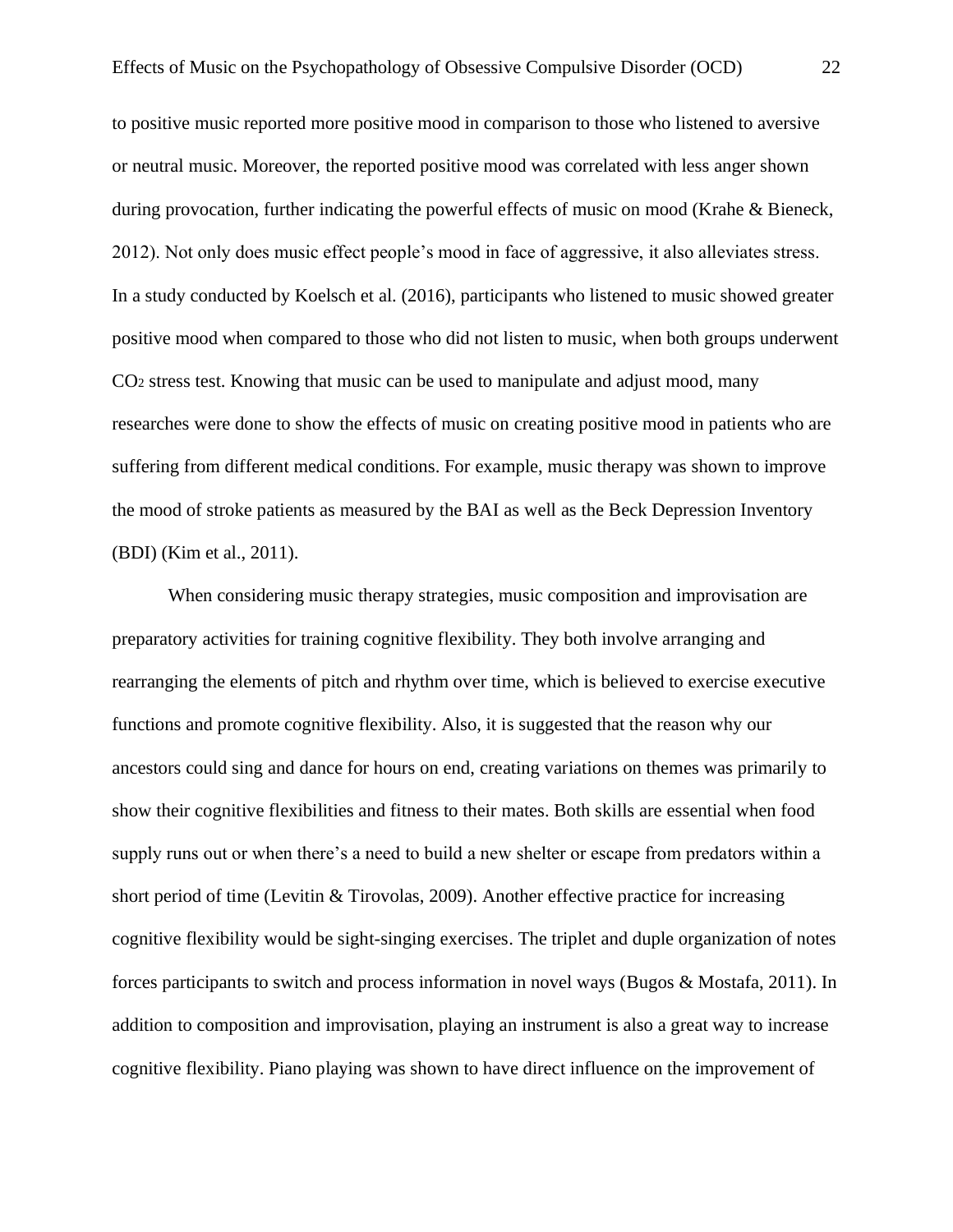cognitive flexibility in participants of all ages. Older adults have shown improvements on the Stroop Task performance following a piano learning program that lasted for four months, while the control group who did not undergo the piano program did not show such a pattern of improvement (Seinfeld, Figueroa, Ortiz-Gil & Sanchez-Vives, 2013). Another study compared the cognitive flexibility between adult musicians (total participants  $= 15$ ; pianists  $= 6$ ) and adult non-musicians as well as that between children musicians (total participants  $= 15$ ; pianists  $= 5$ ) and children non-musicians. Both groups of adult and children musicians showed better performances on a series of cognitive flexibility tests including the trail-making test, verbal fluency, and design fluency (Zuk, Benjamin, Kenyon, & Gaab, 2014). Moreover, piano lessons decreased depression severity and induced positive mood states, within elderly participants (Seinfeld et al., 2013). The comprehensive effects of piano playing make it an incredible incorporation for music therapy.

#### **III. Music and Anxiety Reduction**

As previously argued, anxiety is the ultimate fuel for OCD symptomology, mainly obsessions and compulsions. It is thus essential to focus on the reduction of anxiety for the treatment of OCD symptoms. Music has proven to be effective in reducing anxiety as shown through a series of research studies on the effects of music therapy on patients suffering from various forms of anxiety. For example, music therapy was shown to reduce anxiety in generalized anxiety disorder (GAD) (Gutierrez & Camarena, 2015). It can also reduce anxiety in patients with Alzheimer's Disease and breast cancer (Guetin et al., 2009; Bulfone et al., 2009). Recall the last time you were at a dentist, there most likely was some mellow classical music playing in the background. It is not by chance that many dental clinics play classical music, because low arousal classical music can shift subjects into a relaxation state (Lynar et al., 2017).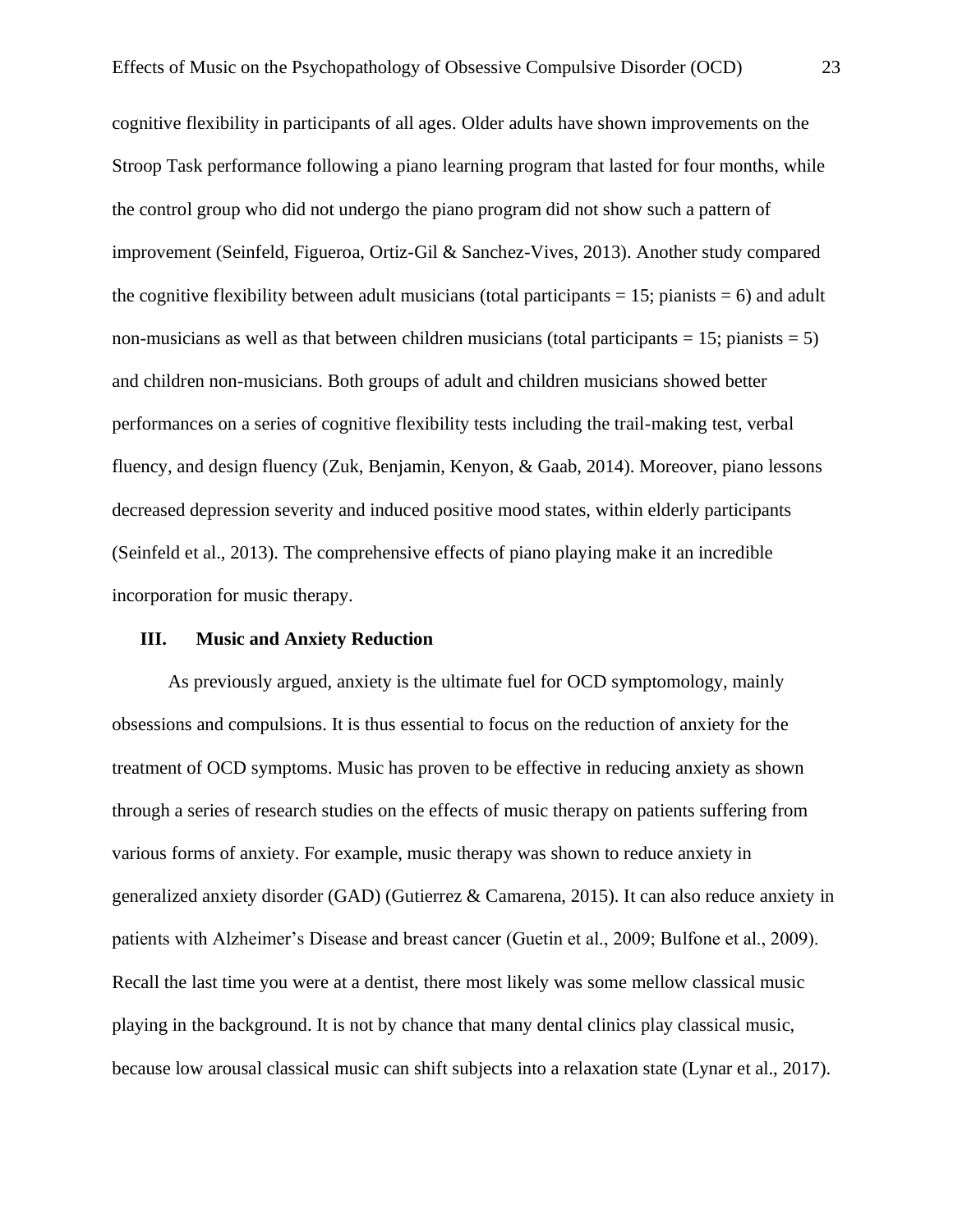In fact, a study conducted by Chen (2018) shows that Mozart regulates the Glu/GABA ratio in rat hippocampus and thereby reduces anxiety. This effect extends to humans as well, where music is often used as an adjunct therapy for anxiety reduction. Bidabadi & Mehryar (2015) conducted a study on seeing the effects of music therapy on OCD symptomology. The group that underwent music therapy had a significantly greater reduction in total obsessive scores as well as anxiety when compared to the group of patients that did not undergo music therapy. While listening to music can reduce anxiety, playing a musical instrument can also have the same effect (Matney, 2017). In a study done by Toyoshima, Fukui & Kuda (2011), 57 college students were divided into four groups, each participated in 30-minute sessions of either piano playing, nonmusical creative activities or control activities. Those who participated in piano playing had the greatest reduction in stress as measured by the STAI and cortisol level when compared to all the other groups. While we are on the topic of cortisol level, recall back to the supporting evidence on how the physiological underlying factor for anxiety is an increase in cortisol level. In agreement with the idea that music therapy reduces anxiety, Bach's Magnificat has shown to reduce cortisol level in patients with infectious lung conditions (Le Roux, Bouic & Bester, 2007). Moreover, salivary cortisol after stress induction can be reduced by listening to music (Khalfa, Bella, Roy, Peretz & Lupien, 2003).

#### **IV. Music and the Dopaminergic System**

Lastly, some people might wonder why patients with OCD can't just stop associating irrelevant events together or simply cut off these illogical mindsets. The answer could very well lie in the dysregulation of DA in these patients that leads to their difficulty in reversal learning. However, by recognizing the problem, we can find potential treatment methods to overcome this deficit. Though it may seem far stretched to claim that music can reduce the symptoms of OCD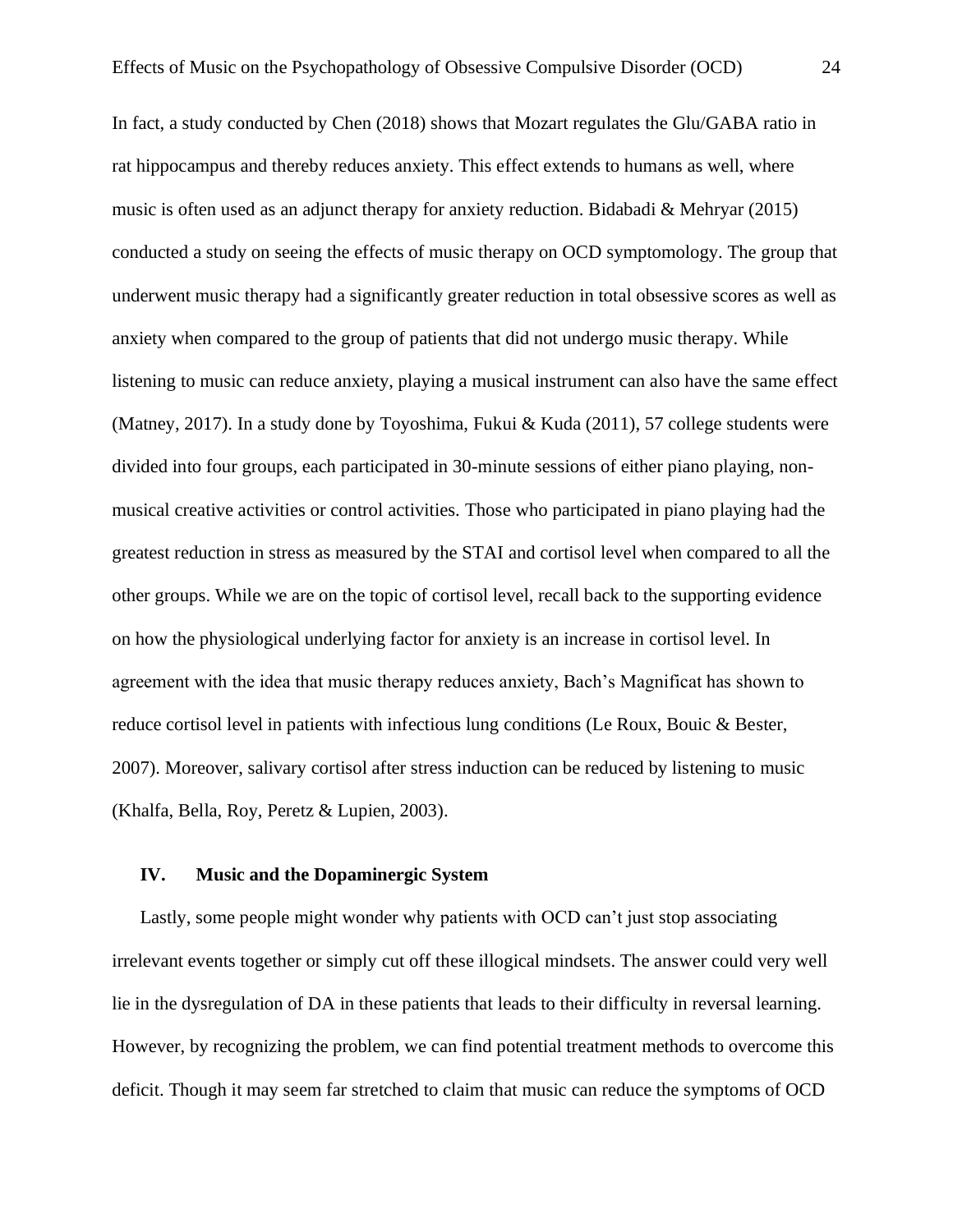through the mediation of fear extinction, there are evidence supporting the necessity of DA for both extinction learning and OCD symptoms reduction. Before we delve deeper into evidence on the role of DA receptors and NAc in extinction learning, let's look at why extinction learning is a topic of interest when looking at treatment methods for OCD. Currently, the most effective method of OCD treatment is CBT. OCD was once considered as a disorder acquired through classically conditioned fear responses, and maintained through negatively reinforced avoidance response (Mowrer, 1960). Fortunately, extinguishing negative conditioned associations via exposure to symptom provoking stimuli has proven efficacious in OCD patients (Foa et al., 2005; Franklin and Foa, 2011; Simpson et al., 2013; Lewin et al., 2014; Ludvik et al., 2015). Hence, exposure therapy, a common technique used in CBT is developed for treating OCD patients who didn't respond well to medication. The central target in exposure treatment is the fear structure that is stored in memory (Foa & Kozak, 1986). Such treatment is conducted in a way that sufficiently arouses the fear structure but not so much that near learning cannot be accomplished (McKay et al., 2014). Thus, patients start off with fear-inducing stimuli from the lower end of the hierarchy and slowly advance. The reason for preserving the ability to accomplish fear learning is because the action of CBT overrides a previously learned association with a newly learned association (Hofmann & Smits, 2008). This is in fact comparable to the idea of extinction learning. Ever since Pavlovian learning was discovered almost a century ago, researchers have found that extinction of classical conditioned association does not erase the previous learning, rather the change in context or presentation can easily trigger the relapse of the previously learned behavior (Dunsmoor, Niv, Daw & Phelps, 2015). This strengthens the idea that extinction is in fact a new learning rather than the elimination of a previous learning. "Like other forms of learning, extinction occurs in three phases: acquisition, consolidation,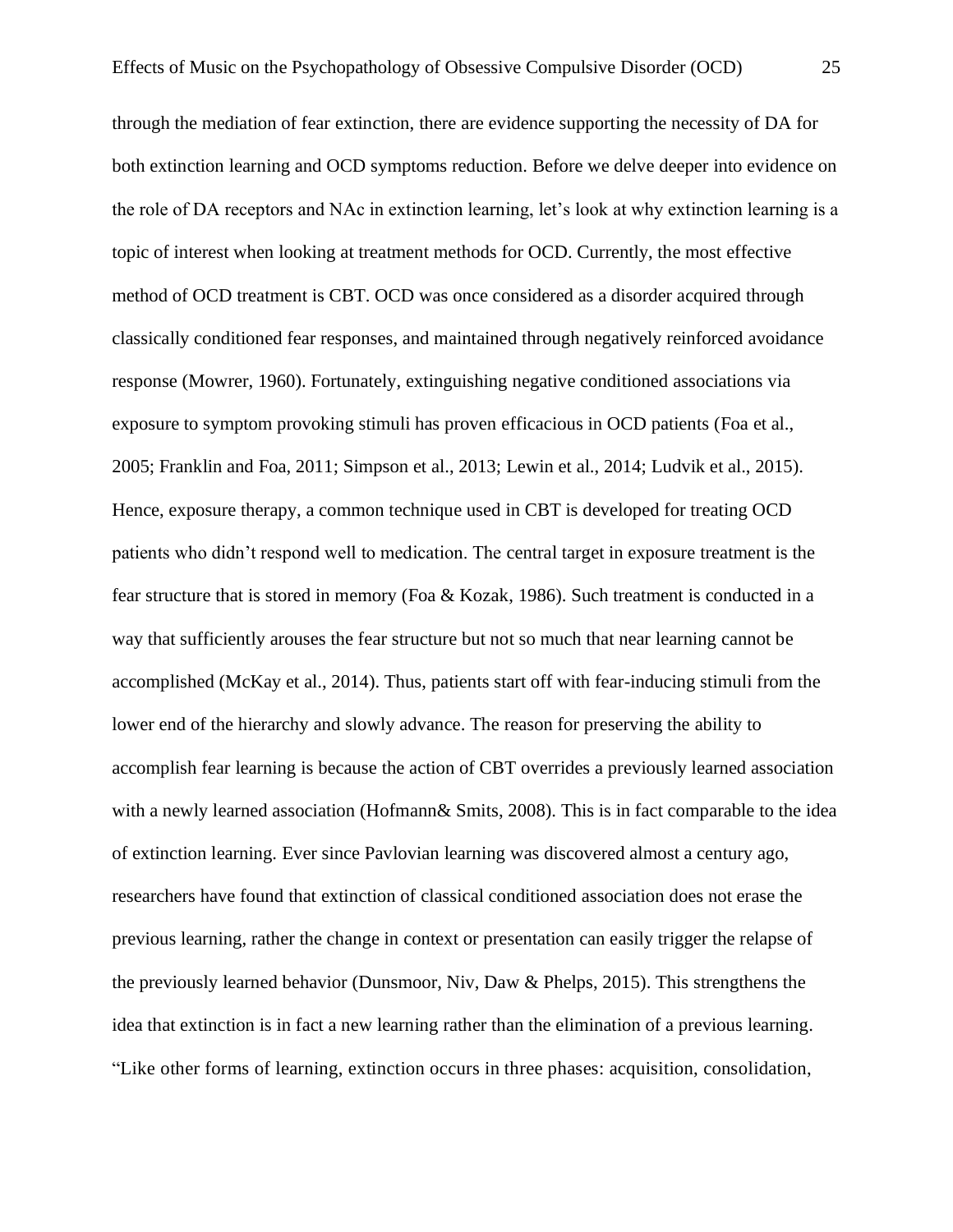and retrieval" (Quirk & Mueller, 2008). Similar to Pavlovian learning, fear extinction involves learning a new appetitive association to override a previous association to a fearful stimulus (VanElzakker, Dahlgren, Davis, Dubois & Shin, 2013). In many cases of fear extinction, the "reward" is usually the absence of a fearful stimuli, or the presence of pleasant stimuli in one form or another. Thus, the underlying concept of CBT and extinction learning converge. However, extinction learning is impaired in patients with OCD (Milad & Rauch, 2012). When compared to healthy controls, patients with OCD have lower extinction recall index scores (VanElzakker et al., 2013). Moreover, patients have impairments in reversal learning (Tezcan, Tumkaya & Bora, 2017). It is therefore difficult for patients to break unhealthy associations without extended periods of CBT. However, the antipsychotic medication, aripiprazole, as mentioned previously for treating OCD, can reverse this deficit in extinction learning (Tuplin  $\&$ Holahan, 2017). This further suggests that the treatment of OCD involves the need for increasing patients' ability for extinction learning.

In this section I will describe how music might help with the process of CBT through the augmentation of extinction learning. But first, I need to establish the mechanism by which this deficit of extinction learning is displayed in OCD. Tying the idea of DA receptors to extinction learning, studies have found that infralimbic D2 receptors are shown to be necessary for fear extinction, while the disruption of D2 impairs extinction learning (Mueller, Bravo-Rivera & Quirk, 2010). Moreover, methylphenidate, an inhibitor of DA and norepinephrine (NE) reuptake seem to be effective in treating a significant number of patients with OCD. This drug increases the DA and NE activity in patients, thereby allowing them to identify obsessional beliefs and improve learning associated with exposure-based therapy (King, Dowling & Leo, 2017). Dopamine receptors are mainly concentrated in two areas, the NAc core and shell. Evidence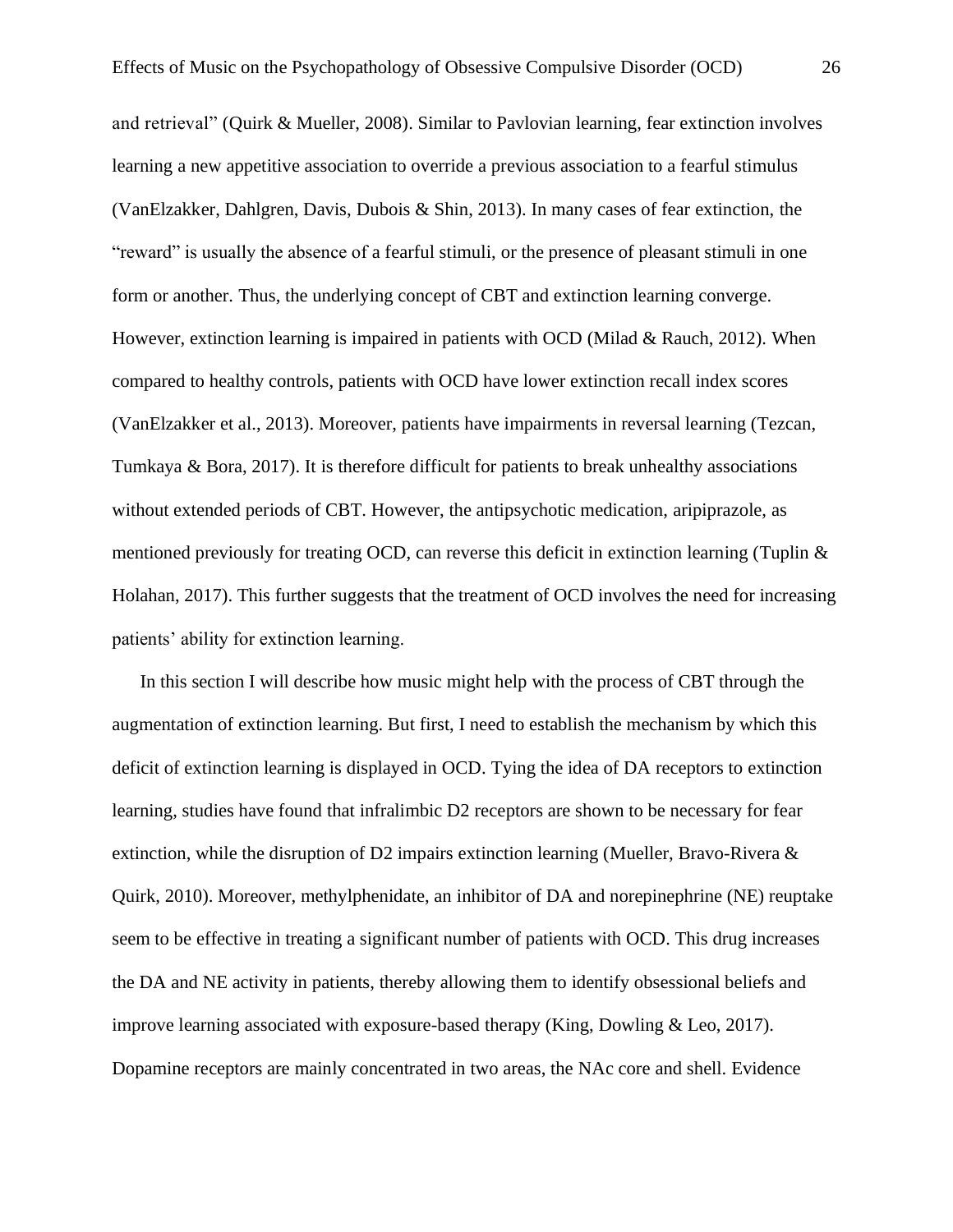have shown that the DA projection responsible for fear extinction are those directed to the NAc shell (Luo et al., 2018). One study has demonstrated that direct infusion of flupenthixol (DA receptor antagonist) into the NAc shell attenuated place conditioning, while injection into the core attenuated cue conditioning as well as conditioned place preference (Ito & Hayen, 2011). Furthermore, DA receptor blockade disrupts acquisition and performance of conditioned approach to stimuli associated with reward (Di Ciano, Cardinal, Cowell, Little, & Everitt, 2001). In addition to findings on the importance of DA receptor activation for extinction learning, NAc activation is also essential for learning. Lesions in the NAc impairs Pavlovian auto shaping and produce deficits in reestablishing pre-lesion Pavlovian approach (Parkinson, Olmstead, Burns, Robbins & Everitt, 1999). This suggests that the NAc is necessary for the re-structuring and relearning of a stimulus, which is the basis of fear extinction. The study done by Luo et al. (2018) showed that inhibition of the NAc shell projection cells reduces the long-term retention of extinction. Moreover, blocking the rewards pathway mediated by dopaminergic projection from the NAc shell prevented fear extinction. Lastly, reducing dopaminergic inputs to the NAc with 6 hydroxydopamine impairs acquisition of Pavlovian approach behavior and post-training infusion of D1 dopamine receptor antagonists blocks consolidation of Pavlovian associations (Parkinson et al., 2002; Dalley et al., 2005). These evidences all point to the idea that extinction and association learning require dopaminergic activity in the NAc, which was previously argued to be deficient in patients with OCD. Moreover, these findings all resonate the previously mentioned research on OCD symptom reduction through DBS of the NAc (which increases SE

and DA levels). In addition to learning an appetitive association, extinction learning also requires the weakening of the previous association. Picture a patient with OCD who has developed excessively strong associations between a certain stimulus (ex. unorganized wardrobe) and an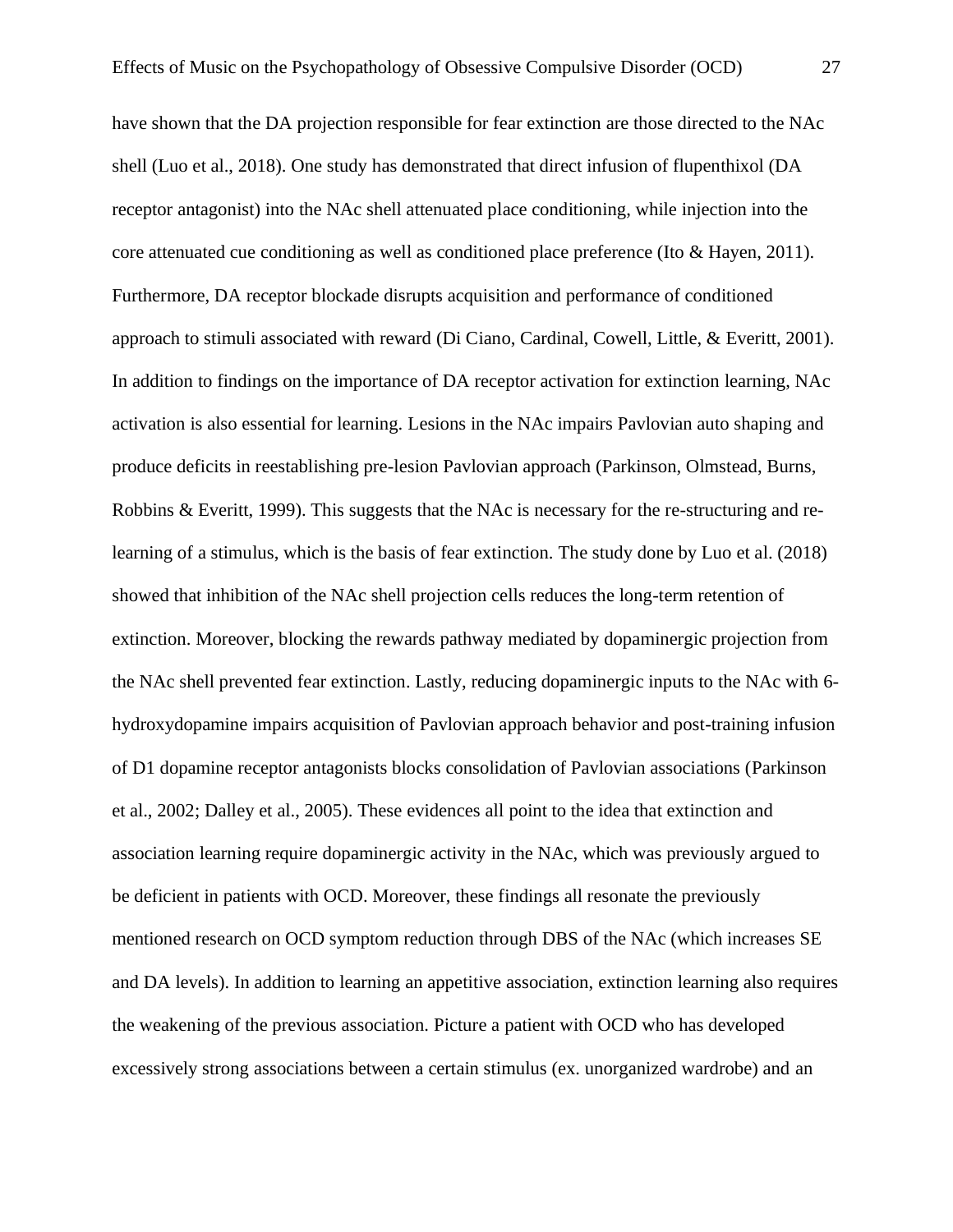aversive outcome (ex. death of a family). The patient would perform a compulsive behavior (ex. organizes the wardrobe) selected through Pavlovian Instrumental Transfer (PIT) of aversion association. This behavioral selection could be enhanced by the abnormally strong amygdala activation in patients with OCD. Both fear and anxiety involve the activation of amygdala projections to the hypothalamus and brainstem, which leads to their consequent autonomic and behavioral responses (VanElzakker et al., 2013). During the weakening of this unwanted association, the infralimbic regions of the mPFC excites the intercalated neurons of the amygdala, which is a group of GABA producing cells that have inhibitory effect on amygdala output. Through the inhibition of the amygdala (which is overactive in patients with OCD, as previously mentioned), the association between the conditioned stimulus (CS) and the nonconditioned stimulus is slowly weakened (Luo et al., 2018).

Now, the question is what role does music play in all this? It is shown that music can increase cerebral blood flow ( $rCBF$ ) at the NAc and decrease  $rCBF$  to the amygdala (Chanda  $\&$ Levitin, 2013). This effect seems to be accentuated when participants listen to music that gives them "chills down the spine" as opposed to neutral music. In support of this finding, Salimpoor, Benovoy, Larcher, Dagher & Zatorre (2011) found significant increases in D2 binding within the NAc during chills, when listening to music. Moreover, since music can increase positive affect, it is also possible to use music as an appetitive stimulus for the enhancement of extinction learning. Lastly, since patients' overactive amygdala is also associated with anxiety, the effects of music in reducing amygdala activity may counteract anxiety as well. By increasing D2 binding within the NAc, reducing amygdala activity, and lastly acting as an appetitive stimulus, music is an ideal candidate to be used during CBT for enhancement of extinction learning.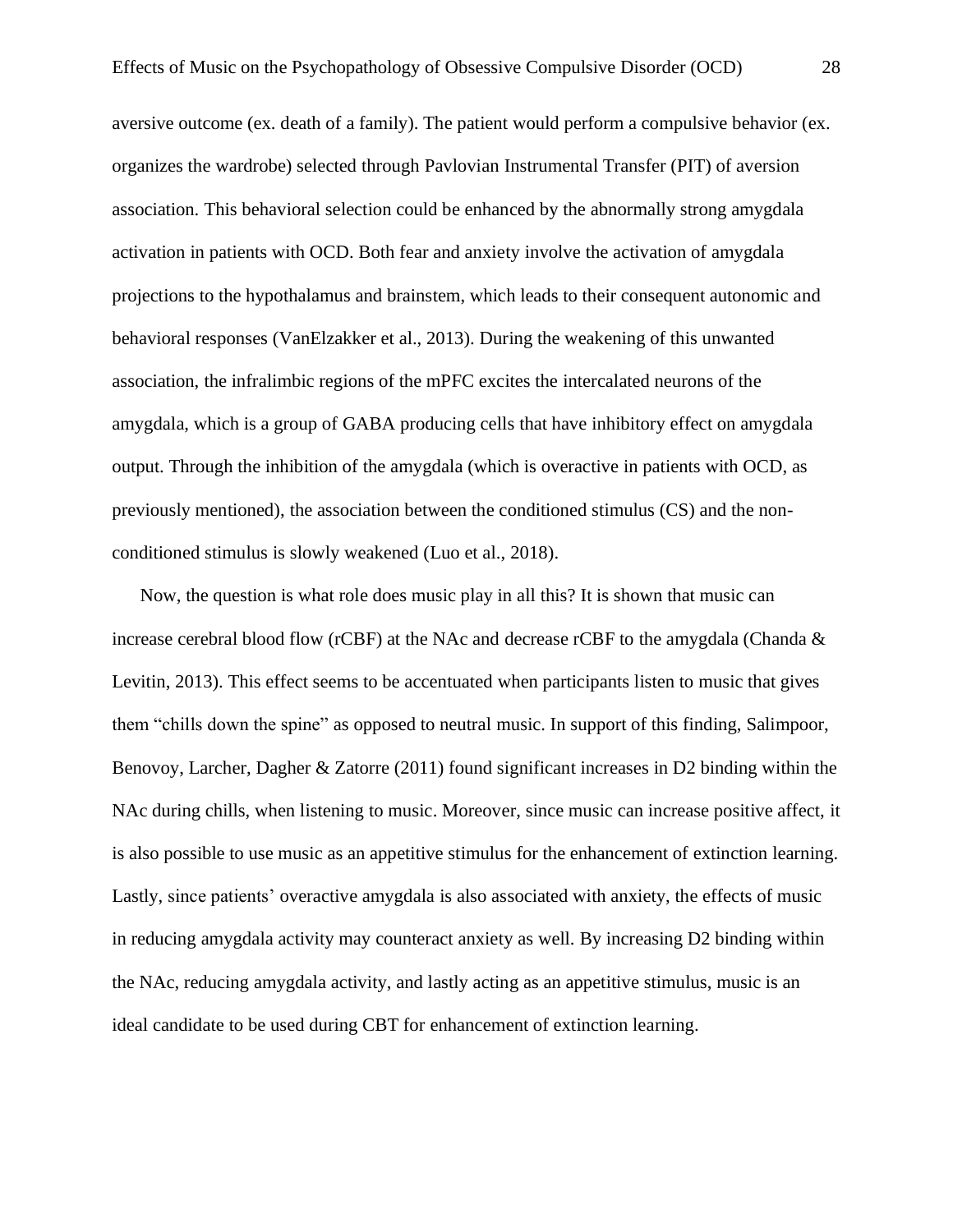# **Conclusion**

OCD is undoubtedly an extremely complex condition in which its neural mechanisms certainly needs further elucidation on. However, from many researches that supports each other, the ideas of the hyperactive association CSTC circuit, anxiety display, and DA dysregulation seem to be robust in the psychopathology. While many treatment methods have been developed to combat this disorder, the heterogeneity of the disease render it difficult to be treated with just one method. This review has provided another non-medical alternative to the improvement of OCD symptoms through the power of music.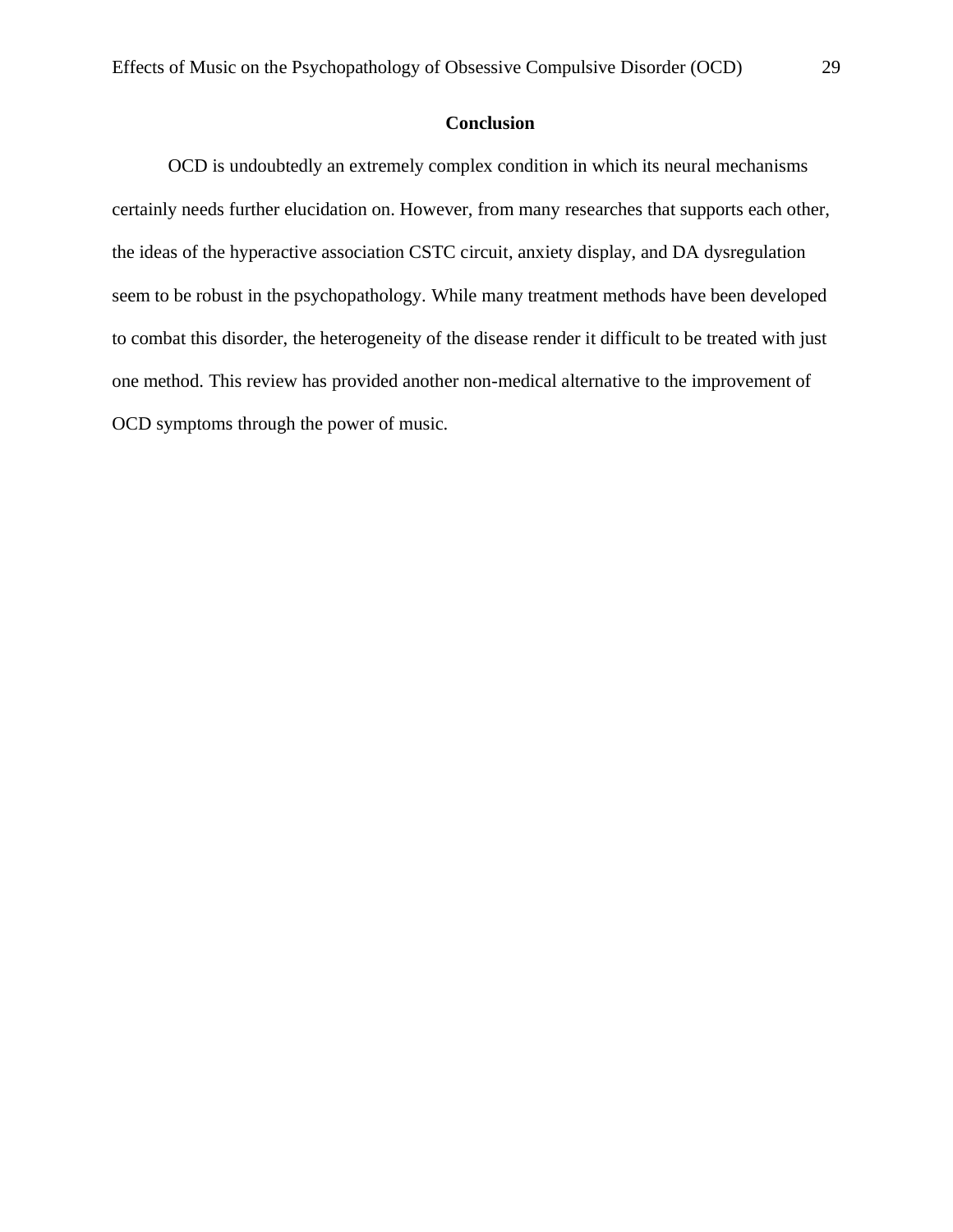#### References

- Abe, Y., Sakai, Y., Nishida, S., Nakamae, T., Yamada, K., Fukui, K., & Narumoto, J. (2015). Hyperinfluence of the orbitofrontal cortex over the ventral striatum in obsessive-compulsive disorder. *European Neuropsychopharmacology, 25,* 1898-1905.
- American Psychiatric Association. (2013). *Diagnostic and statistical manual of mental disorders* (5th ed.). Arlington, VA: American Psychiatric Publishing.
- Arborelius, L., Owens, M.J., Plotsky, P.M., & Nemeroff, C.B. (1999). The role of corticotropinreleasing factor in depression and anxiety disorders. *Journal of Endocrinology, 160,* 1-12.
- Atiwannapat, P., Thaipisuttikul, P., Poopityastaporn, P., & Katekaew, W. (2015). Active versus receptive group music therapy for major depressive disorder. *Complementary Therapies in Medicine, 26,* 141-145.
- Bartoon, D.A., Esler, M.D. & Dawood, T. (2007). Elevated brain serotonin turnover in patients with depression. *Archive for General Psychiatry, 65*(1), 38-46.
- Bear, M. F., Connors, B. W., & Paradiso, M. A. (2016). *Neuroscience: Exploring the brain* (Fourth edition.). Philadelphia: Wolters Kluwer.
- Beck, A.T., Epstein, N., Brown, G., & Steer, R.A. (1988). An inventory for measuring clinical anxiety: Psychometric properties. *Journal of Consulting and Clinical Psychology*, 56, 893-897.
- Berg, E.A. (1948). Journal of Experimental Psychology, 38, 404-411. A simple objective technique for measuring flexibility in thinking. *Journal of Experimental Psychology, 39*, 15-22.
- Berridge, K.C., Aldridge, J.W., Houchard, K.R. & Zhuang, X. (2005). Sequential super-stereotypy of an instinctive fixed action pattern in hyper-dopaminergic mutant mice; a model of obsessive compulsive disorder and tourette's. *Biomedical Central Biology, 3*(4), 1-16.
- Beucke, J.C., Sepulcre, J., Talukdar, T., Linnman, C., Zschenderlein, K., Endrass, T…. Kathmann, N. (2013). Abnormally high degree connectivity of the orbitofrontal cortex in obsessive-compulsive disorder. *American Medical Association, 70*(6), 619-629.
- Bidabadi, S. & Mehryar, A. (2015). Music therapy as an adjunct to standard treatment for obsessive compulsive disorder and co-morbid anxiety and depression: a randomized clinical trial. *Journal of Affective Disorders, 184,* 13-17.
- Briggs, E.S. & Price, I.R. (2009). The relationship between adverse childhood experience and obsessivecompulsive symptoms and beliefs: the role of anxiety, depression, and experiential avoidance. *Journal of Anxiety Disorders, 23,* 1037-1046.
- Bugos, J. & Mostafa, W. (2011). Musical training enhances information processing speed. *Bulletin of the Council for Music Education, 187,* 7-19.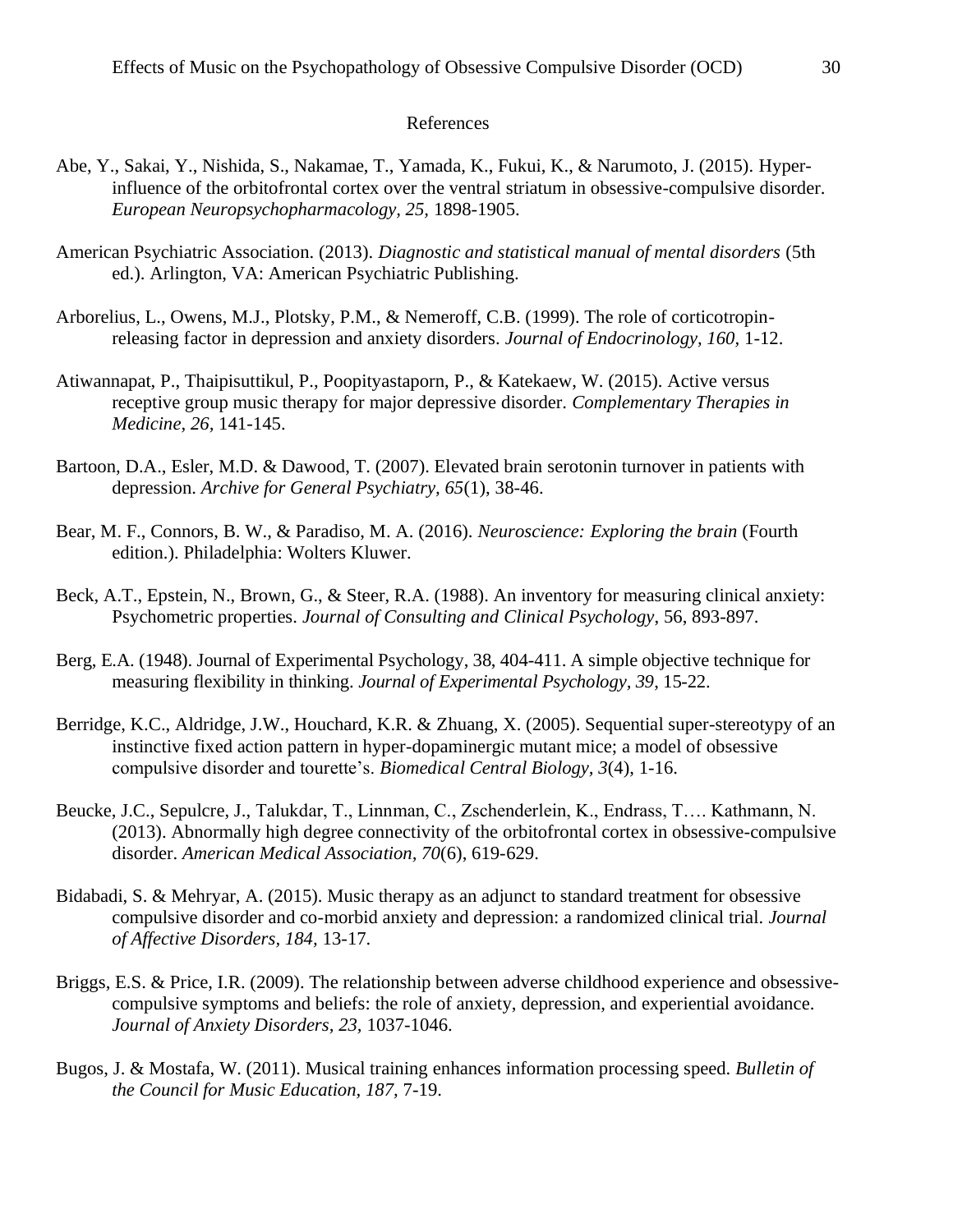- Bulfone, T., Quatrrin, R., Zanotti, R., Regattin, L. & Brusaferro, S. (2009). Effectiveness of music therapy for anxiety reduction in women with breast cancer in chemotherapy treatment. *Holistic Nursing Practice, 23*(4), 238-242.
- Calamari, J.E., Rector, N.A., Woodard, J.L., Cohen, R.J., & Chik, H.M. (2008). Anxiety sensitivity and obsessive-compulsive disorder. *Assessment, 15*(3), 351-363.
- Campbell, K.M., Lecea, L., Severynse, D.M., Caron, M.G., McGrath, M.J. Sparber, S.B…. Burton F.H. (1999). Ocd-like behaviors caused by a neuropotentiating transgene targeted to cortical and limbic D1+ neurons. *The Journal of Neuroscience, 12*(12), 5044-5053.
- Castillo-Perez, S., Gómez-Perez, V., Velasco, M.C., Perez-Capos, E., & Mayoral, M. (2010). Effects of music therapy on depression compared with psychotherapy. *The Arts in Psychotherapy, 37,* 387- 390.
- Chanda, M.L. & Levitin, D.J. (2013). The neurochemistry of music. *Cell Press, 17*(4), 179-195.
- Chen, R. (2018). Emotional inhibitory effect of music therapy on anxiety neurosis based on neural content. *Neuroquatology, 16*(5), 53-59.
- Chen, Y., Juhas, M., Greenshaw, A.J., Hu, Q., Meng, X., Cui, H…. Li, P. (2016). Abnormal restingstate functional connectivity of the left caudate nucleus in obsessive-compulsive disorder. *Neuroscience Letters, 623,* 57-62.
- Dalley, J. W., Lääne, K., Theobald, D. E., Armstrong, H. C., Corlett, P. R., Chudasama, Y., et al. (2005). Time-limited modulation of appetitive Pavlovian memory by D1 and NMDA receptors in the nucleus accumbens. *Proc. Natl. Acad. Sci. U S A*102, 6189–6194.
- Denys, D., Mantione, M., Figee, M., Munckhof, P., Koerselman, F., Westenberg, H…. Schuurman, R. (2010). Deep brain stimulation of the nucleus accumbens for treatment-refractory obsessivecompulsive disorder. *Archive of General Psychiatry, 67*(10), 1061-1068.
- Denys, D., Zohar, J., and Westenberg, H. G. (2004). The role of dopamine in obsessive-compulsive disorder: preclinical and clinical evidence. *Journal of Clinical Psychiatry* 65(Suppl. 14), 11–17.
- Di Ciano, P., Cardinal, R. N., Cowell, R. A., Little, S. J., and Everitt, B. J. (2001). Differential involvement of NMDA, AMPA/kainate and dopamine receptors in the nucleus accumbens core in the acquisition and performance of pavlovian approach behavior. *Journal of Neuroscience.* 21, 9471–9477.
- Dold, M., Aigner, M., Lanzenberger, R., & Kasper, S. (2015). Antipsychotic augmentation of serotonin reuptake inhibitors in treatment-resistance obsessive-compulsive disorder: an update metaanalysis of double-blind, randomized, placebo-controlled trials.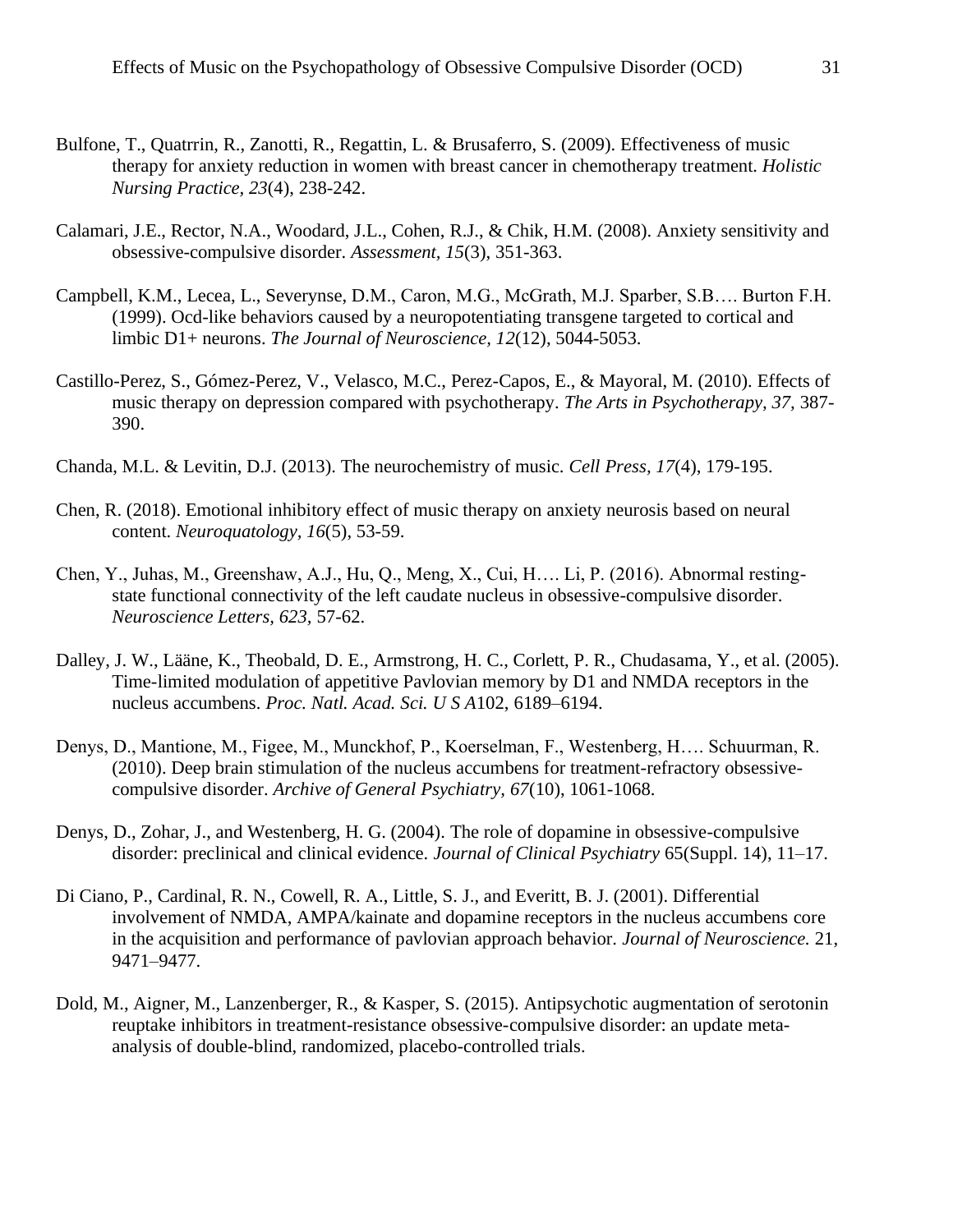- Dreisbach, G. & Goschke, T. (2004). How positive affect modulates cognitive control: Reduced perseveration at the cost of increased distractibility. *Journal of Experimental Psychology, 30(*2), 343-353.
- Ducasse, D., Boyer, L., Michel, P., Loundou, A., Macgregor, A., Micoulaud-Franchi, J…. & Fond, G. (2014). D2 and D3 dopamine receptor affinity predicts effectiveness of antipsychotic drugs in obsessive-compulsive disorders: a metaregression analysis. *Psychopharmacology, 231,* 3765- 3770.
- Dunsmoor, J.E., Niv, Y., Daw, N. & Phelps, E.A. (2015). Rethinking Extinction. *Neuron, 88*(1), 47-63.
- Emich, K.J. & Pyone, J.S. (2018). Let it go: Positive affect attenuates sunk cost bias by enhancing cognitive flexibility. *Journal of Consumer Psychology, 28*(4), 578-596.
- Fan, S., Cath, D.C., Heuvel, O.A., Werf, Y.D., Schols, C., Veltman, D.J., & Pouwels, P.J.W. (2016). Abnormalities in metabolite concentrations in tourette's disorder and obsessive-compulsive disorder-a proton magnetic resonance spectroscopy study. *Psychoneuroendocrinology, 77,* 211- 217.
- Figee, M., Luigjes, J., Smolder, R., Valencia-Alfonso, C., Wingen, G., Kwaasteniet, B…. Denys, D. (2012). Deep brain stimulation restores frontostriatal network activity in obsessive-compulsive disorder. *Nature Neuroscience, 16*(4), 386-387.
- Foa, E.B. & Kozak, M.J. (1986). Emotional processing of fear: exposure to corrective information. *Psychology Bulletin, 99,* 22-35.
- Foa, E. B., Liebowitz, M. R., Kozak, M. J., Davies, S., Campeas, R., Franklin, M. E., et al. (2005). Randomized, placebo-controlled trial of exposure and ritual prevention, clomipramine and their combination in the treatment of obsessive-compulsive disorder. *Am. J. Psychiatry* 162, 151–161
- Fontenelle, L.F., Barbosa, I.G., Luna, J.V., Rocha, N.P., Miranda, A.S., & Teixeira, A.L. (2011). Neurotrophic factors in obsessive-compulsive disorder. *Psychiatry Research, 199,* 195-200.
- Franklin, M. E., and Foa, E. B. (2011). Treatment of obsessive compulsive disorder. *Annu. Rev. Clin. Psychol.* 7, 229–243.
- Furtada, M. & Katzman, M.A. (2015). Neuroinflammatory pathways in anxiety, posttraumatic stress, and obsessive compulsive disorders. *Psychiatry Research, 229,* 37-48.
- Goncalves, O., F., Carvalho, S., Leite, J., Fernandes-Goncalves, A., Carracedo, A., & Sampaio, A. (2016). Cognitive and emotional impairments in obsessive-compulsive disorder: Evidence from functional brain alternations. *Porto Biomed*, *1*(3), 92-105.
- Greaves-Lord, K., Ferdinand, R.F., Oldehinkel, A.J., Sondeijker, F.E.P.L., Ormel, J., & Verhulst, F.C. (2007). *Acta Psychiatrica Scandinavica, 116,* 137-144.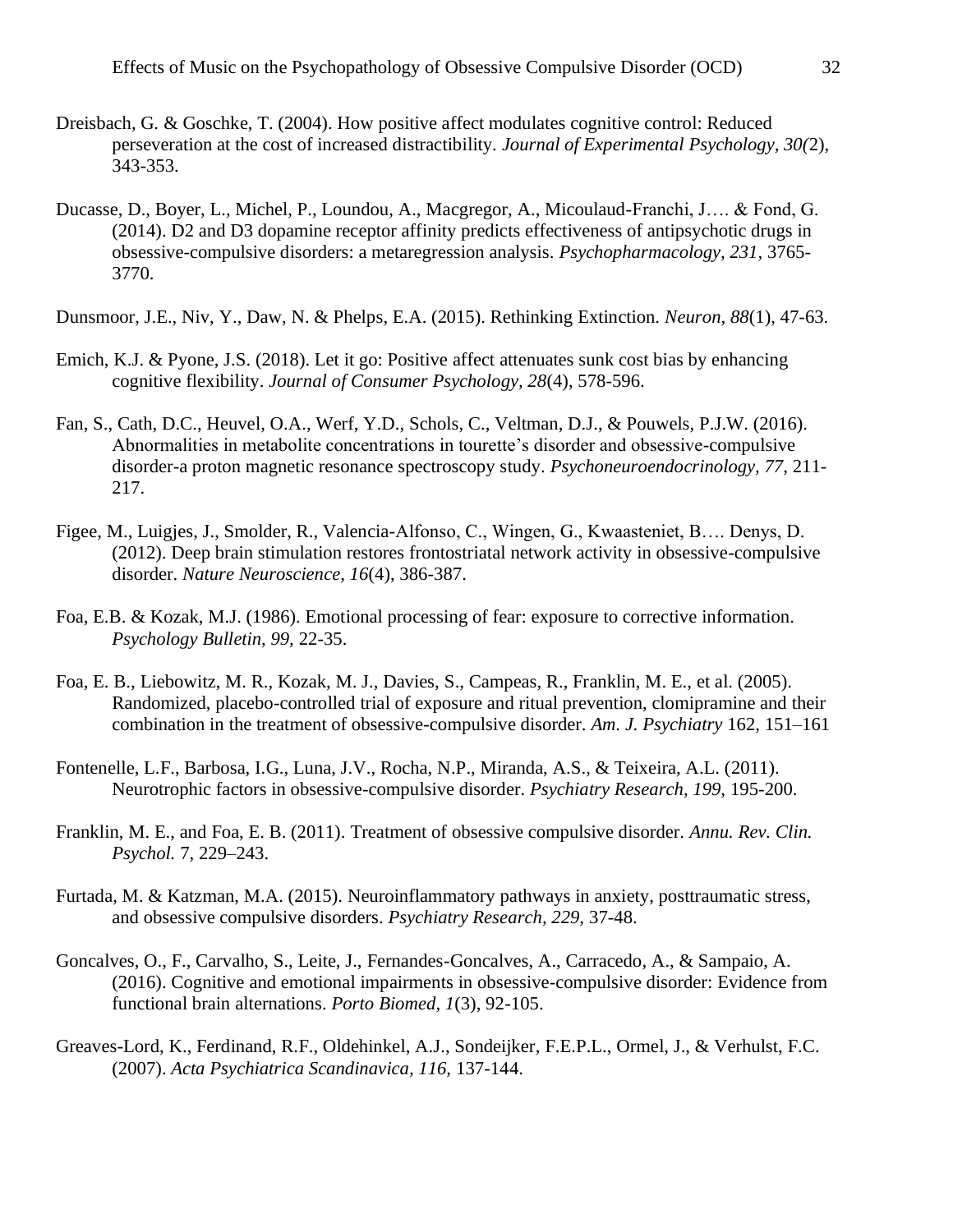- Geyer, M.A. & Vollenweider, F.X. (2008). Serotonin research: contributions to understanding psychoses. *Cell Press, 29*(9), 445-453.
- Gonzalez, J.B., Dvorkin-Gheva, A., Silva, C., Foster, J.A., & Szechtman, H. (2015). Nucleus accumbens core and pathogenesis of compulsive checking. *Behavioral Pharmacology, 26*(1), 200-216.
- Gorrindo, T. & Parekh, R. (2017, July). What is obsessive compulsive disorder. *American Psychiatric Association.* Retrieved from https://www.psychiatry.org/patients-families/ocd/what-is-obsessivecompulsive-disorder.
- Gruner, P. & Pittenger, C. (2017). Cognitive inflexibility in obsessive-compulsive disorder. *Neuroscience,* 345, 243-255.
- Goodwin, G.M. (2015). The overlap between anxiety, depression, and obsessive-compulsive disorder. *Dialogues in Clinical Neuroscience, 17*(3), 249-261.
- Guetin, S., Portet, F., Picot, M.C., Pommie, C., Messaoudi, M., Djabelkir, L…. Touchon, J. (2009). Effect of music therapy on anxiety and depression in patients with alzheimer's type dementia: randomized, controlled study. *Dementia and Geriatric Cognitive Disorders, 28,* 36-46.
- Gutierrez, E. & Camarena, V. (2015). Music therapy in generalized anxiety disorder. *The Arts in Psychotherapy, 44,* 19-24.
- Hasanpour, H., Asadi, S., Medibodi, R., Daraeian, A., Ahmadiani, A., Shams, J., & Navi, K. (2017). A critical appraisal of heterogeneity in obsessive-compulsive disorder using symptom-based clustering analysis. *Asian Journal of Psychiatry, 28*, 89-96.
- Hakamata, Y., Komi, S., Moriguchi, Y., Izawa, S., Motomura, Y., Sato, E…. Tagaya, H. (2017). Amygdala-centered functional connectivity affects daily cortisol concentrations: a putative link with anxiety. *Scientific Reports, 7,* 1-12.
- Hasler, G., LaSalle-Ricci, V.H., Ronquillo, J.G., Crawley, S.A., Cochran, L.W., Kazuba, D., Greenberg, B.D., Murphy, D.L., 2005. Obsessive-compulsive disorder symptoms dimensions show specific relationship to psychiatric comorbidity. *Psychiatry Research, 135,* 121-132.
- Hirt, E.R., Devers, E.E., and McCrea, S.M. (2008). I want to be creative: Exploring the role of hedonic contingency theory in the positive mood- cognitive flexibility link. *Journal of Personality and Social Psychology, 94*(2), 214-230.
- Hofmeijer-Sevink, M.K., Batelaan, N.M., van Megen, H.J.G., van den Hout, M.A., Penninx, B.W., van Balkom, A.J.L., & Cath, D.C. (2017). Presence and predictive value of obsessive-compulsive symptoms in anxiety and depression disorders. *The Canadian Journal of Psychiatry, 63*(2), 85- 93).
- Kalanthroff, E., Henik, A., Simpson, H.B., Todder, D., & Anholt, G.E. (2017). To do or not do? Task control deficit in obsessive-compulsive disorder. *Behavior Therapy, 48,* 603-613.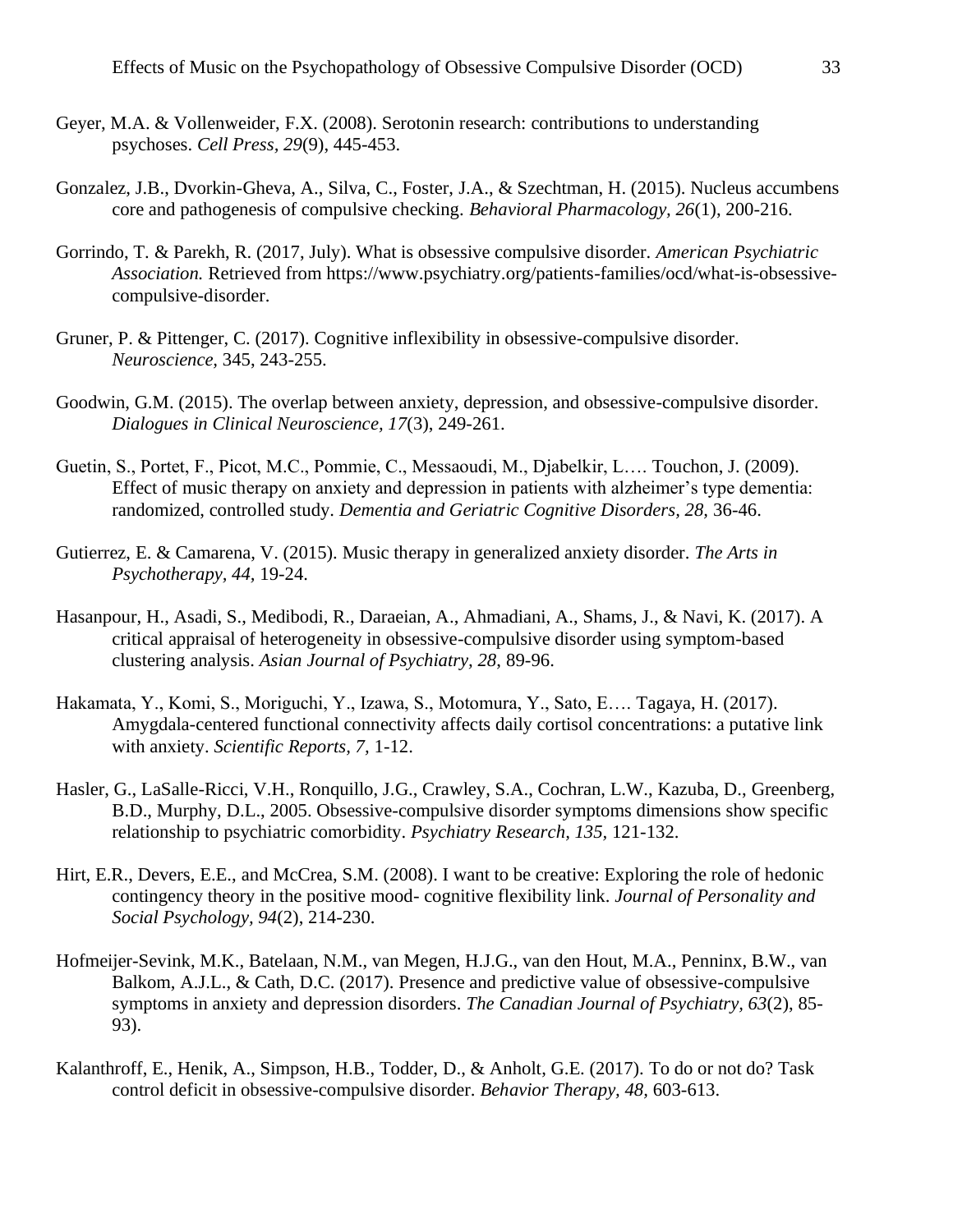- Karameh, W., D. & Khani, M. (2016). Intravenous clomipramine for treatment-resistant obsessivecompulsive disorder. *International Journal of Neuropsychopharmacology,* 1-5.
- Kavak, F., Unal, S. & Yilmaz, E. (2016). Effects of relaxation exercises and music therapy on the psychological symptom and depression levels of patients with schizophrenia. *Archives of Psychiatric Nursing, 30,* 508-512.
- King, J., Dowling, N. & Leow, F. (2017). Methylphenidate in the treatment of an adolescent female with obsessive-compulsive disorder and attention deficit hyperactivity disorder: a case report. *Australasian Psychiatry, 25*(2), 178-180.
- Klanker, M., Feenstra, M., and Denys, D. (2013). Dopaminergic control of cognitive flexibility in humans and animals. *Frontier Neuroscience, 7,* 201.
- Koning, P.P., Figee, M., Endert, E., Storosum, J.G., Fliers, E., & Denys, D. (2012). Deep brain stimulation for obsessive-compulsive disorder is associated with cortisol changes. *Psychoneuroendocrinology, 38,* 1455-1459.
- Lewin, A. B., Wu, M. S., McGuire, J. F., and Storch, E. A. (2014). Cognitive behavior therapy for obsessive-compulsive and related disorders. *Psychiatry Clinical of North America,* 37, 415–445.
- Ludvik, D., Boschen, M. J., and Neumann, D. L. (2015). Effective behavioural strategies for reducing disgust in contamination-related OCD: a review. *Clinical Psychology Review.*
- Hanna-Pladdy, B. & McKay, A. (2011). The relation between instrumental musical activity and cognitive aging. *Neuropsychology, 25*(3), 378-386.
- Hesse, S., Müller, U., Lincke, T., Barthel, H., Villmann, T., Angermeyer, M. C., et al. (2005). Serotonin and dopamine transporter imaging in patients with obsessive-compulsive disorder. *Psychiatry Research, 140*, 63–72.
- Heuvel, O.A., Wingen, G., Soriano-Mas, C., Alonso, P., Chamberlain S.R., Nakamae, T…. Veltman D.J. (2015). Brain circuitry of compulsivity. *European Neuropsychopharmacology, 26,* 810-827.
- Hofmann, S.G. & Smits, J.A.J. (2008). Cognitive-behavioral therapy for adult anxiety disorders: a metaanalysis for randomized placebo-controlled trials. *Journal of Clinical Psychiatry, 69*(4), 621-632.
- Horden, P. (2000). *Music as medicine: The history of music therapy since antiquity.* London: Ashgate Publishing.
- Isen, A.M. (2002). Missing in action in the aim: Positive affect's facilitation of cognitive flexibility, innovation and problem solving. *Psychological Inquiry, 13*(1), 57-65.
- Ito, R. & Hayen, A. (2011). Opposing roles of nucleus accumbens core and shell dopamine in the modulation of limbic information processing. *The Journal of Neuroscience, 31*(16), 6001-6007.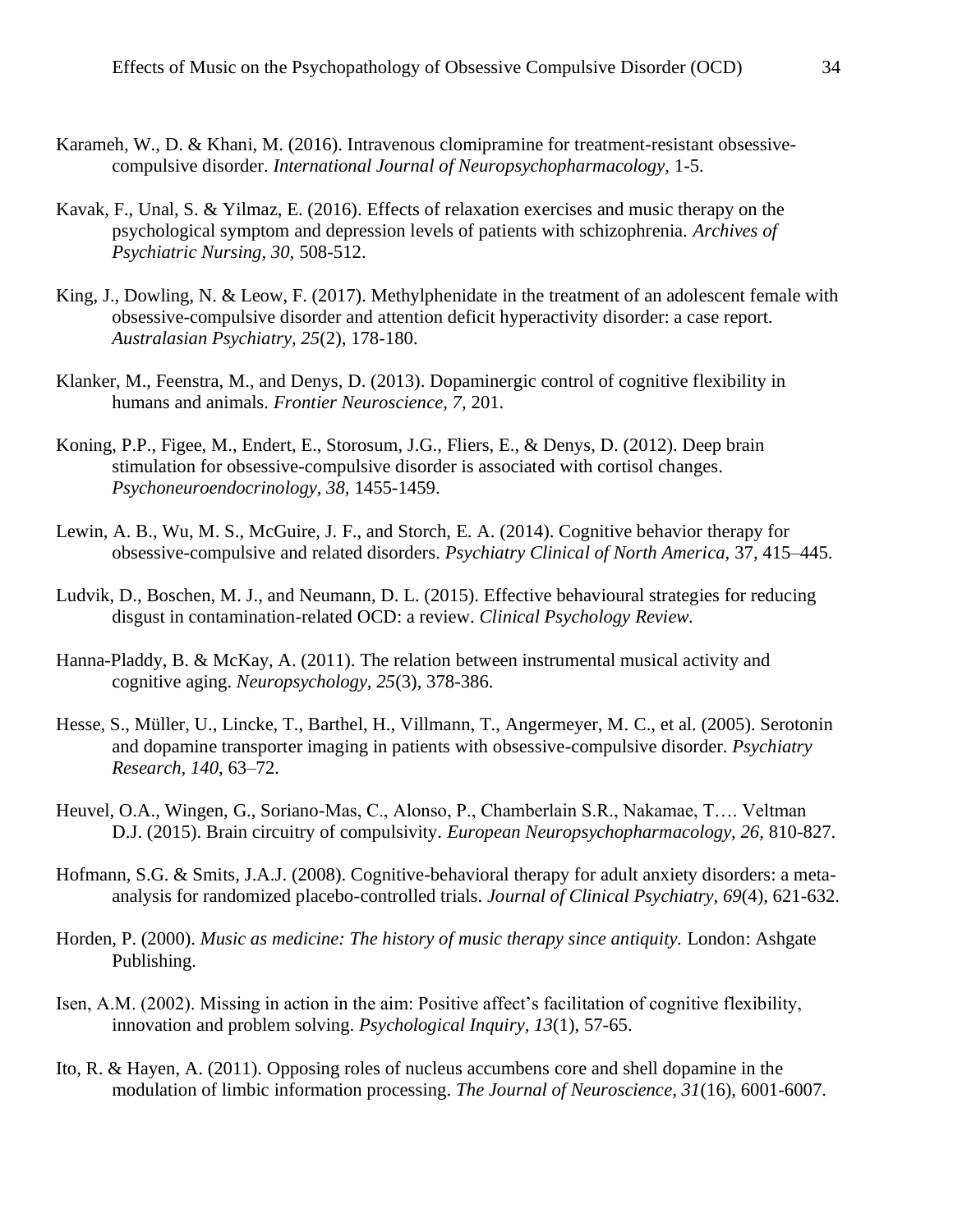Jentzch, I., Mkrtchian, A. & Kansal, N. (2014). Improve effectiveness of performance monitoring in amateur instrumental musicians. *Neuropsychologia, 52*(100), 117-124.

Karreman, A., Laceulle, O.M., Hanser, W.E. & Vingerhoets, J.J.M. (2017)

- Kellner, M. (2010). Drug treatment of obsessive-compulsive disorder. *Dialogues Clinical Neuroscience, 12*(2).
- Keshavarzi, F., Farnia, V., Yazdchi, K., Najafi, F., Brand, S., Bajoghli, H…. Salmanzadeh, H. (2014). Effect of maternal anxiety on maternal serum and fetal cord blood cortisol. *Asia-Pacific Psychiatry, 6,* 435-439.
- Khalfa, S., Bella, S.D., Roy, M, Peretz, I., & Lupien, S.J. (2003). Effects of relaxing music on salivary cortisol level after psychological stress. *New York Academy of Sciences, 999,* 374-376.
- Kilic, S., M., Dondu, A., Memis, C.O., Ozdemiroglu, F., & Sevincok, L. (2016). The clinical characteristics of adhd and obsessive-compulsive disorder comorbidity. *Journal of Attention Disorders,* 1-7.
- Kim, D.S., Park, Y.G., Choi, J.W., Im, S., Jung, K.J., Cha, Y.A…. Yoon, Y.H. (2011). Effects of music therapy on mood in stroke patients.
- Koelsch, S., Boehlig, A., Hohenadel, M., Nitsche, I., Bauer, K., Sack, U. (2016). The impact of acute stress on hormones an cytokines, and how their recovery is affected by music-evoked positive mood. *Scientific Reports, 6,* 1-12.
- Koshikawa, N., Fujita, S. & Adachi, K. (2011). Behavioral pharmacology of orofacial movement disorders.
- Krahe, B. & Bieneck, S. (2012). The effect of music-induced mood on aggressive affect, cognition, and behavior. *Journal of Applied Social Psychology, 42*(2), 271-290.
- Lapidus, K.A.B., Stern E.R., Berlin, H.A., & Goodman, W.K. (2014). Neuromodulation for obsessivecompulsive disorder. *Neurotherapeutics, 11*, 485-495.
- Le Roux, F., Bouic, P & Bester, M.M. (2007). The effect of Bach's Magnificat on emotions, immune, and endocrine parameters during physiotherapy treatment of patients with infectious lung conditions. *Journal of Music Therapy, 44*(2), 156.
- Levitin, D.J. & Tirovolas, A.K. (2009). Current advances in the cognitive neuroscience of music. *The Year in Cognitive Neuroscience, 1156,* 211-231.
- Lin, W., Tsai, P., Lin, H., & Chen, H. (2014). How does emotion influence different creative performances? The mediating role of cognitive flexibility. *Cognition and Emotion, 28*(5), 834- 844.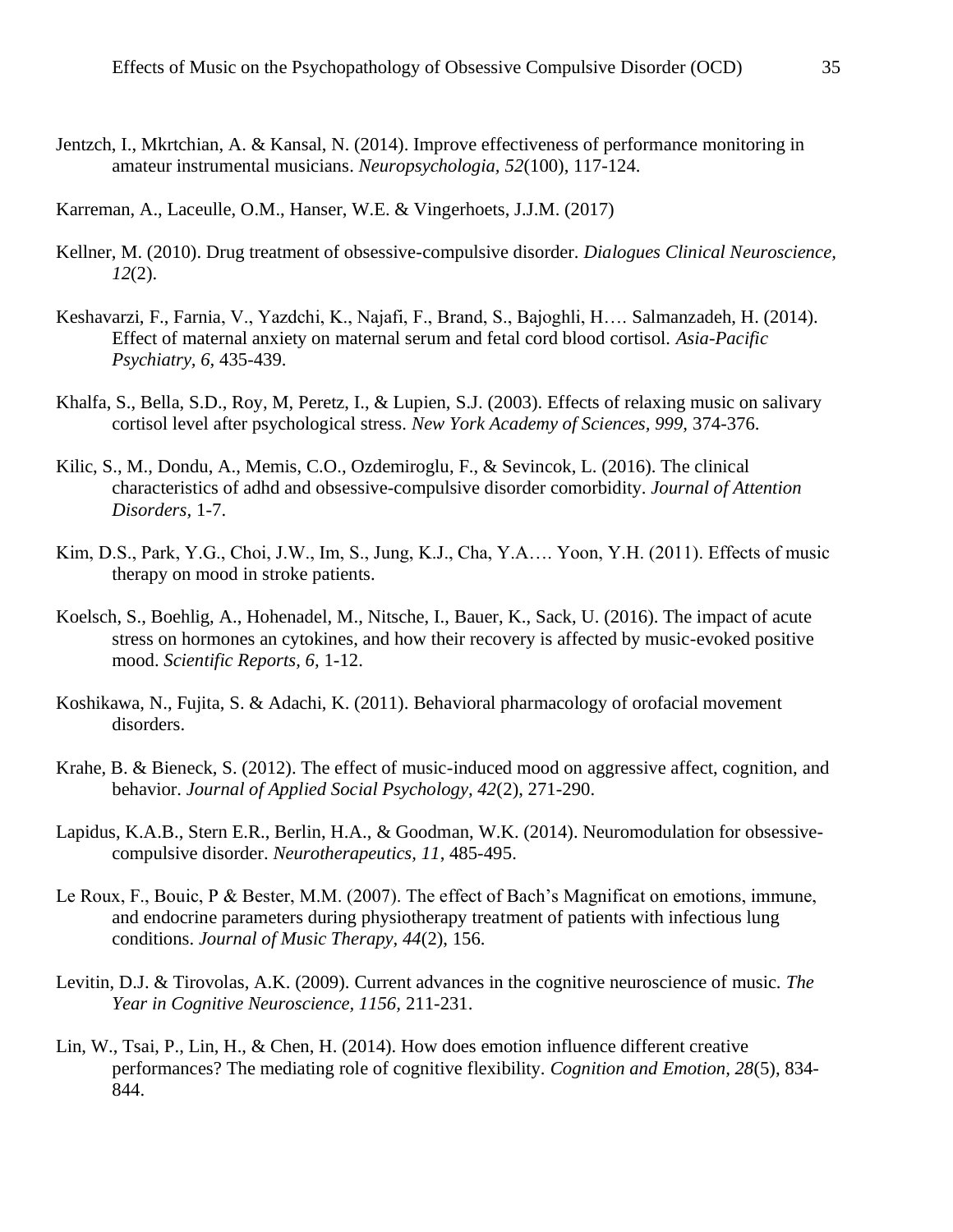- Luo, R., Uematsu, A., Weitemier, A., Aquili, L., Koivumaa, J., McHugh, T.J & Johansen, J.P. (2018). A dopaminergic switch for fear to safety transitions. *Nature Communications, 9,* 1-11.
- Lynar, E., Cvejic, E., Schubert, E. & Vollmer-Conna, U. (2017). The joy of heartfelt music: An examination of emotional and physiological responses. *International Journal of Psychophysiology, 120,* 118-125.
- Masellis, M., Rector, N.A., & Richter, M.A. (2003). Quality of life in ocd: differential impact of obsessions, compulsions, and depression comorbidity. *Canadian Journal of Psychiatry, 48*(2), 72-77.
- Matney, B. (2017). The effect of specific music instrumentation on anxiety reduction in university music students: a feasibility study. *The Arts in Psychotherapy, 54,* 47-55.
- McGrath, M.J., Campbell, K.M., Veldman, M.B., & Burton, F.H. (1999). Anxiety and transgenic mouse model of cortical-limbic neuropotentiated compulsive behavior. *Behavioral Pharmacology, 10,*  435-443.
- McKay, D., Sookman, D., Neziroglu, F., Wilhelm, S., Stein, D. J., Kyrios, M…. Veale, D. (2014). Efficacy of cognitive-behavioral therapy for obsessive-compulsive disorder. *Psychiatry Research, 225,* 236-246.
- Milad, M. & Rauch, S.L. (2012). Obsessive-compulsive disorder: beyond segregated cortico-striatal pathways. *Cell Press, 16*(1), 43-51.
- Missale C., Nash S.R., & Robinson S.W. (1998). Dopamine receptors: from structure to function. *Physiological Revolution*, *78*(1):189-225.
- Molloy, A. G., and Waddington, J. L. (1987). Pharmacological characterization in the rat of grooming and other behavioral responses to the D1 dopamine receptor agonist R-SK&F 38393. *Journal of Psychopharmacology.* 1, 177–183.
- Monteleone P., Catapano F., & Buono, G. (1994). Circadian rhythms of melatonin, cortisol, and prolactin in patients with obsessive-compulsive disorder. *Acta Psychiatrica Scandinavica, 89,*  411-415.
- Moradzadeh, L., Blumenthal, G. & Wiseheart, M. (2015). Musical training, bilingualism, and executive function: a closer look at task switching and dual-task performance. *Cognitive Science, 39*(5), 992-1020.
- Moraes, M.M., Rabelo, P.C.R., Pinto, V.A., Pires, W., Wanner, S.P., Szawka, R.E., & Soares, D.D. (2018). Auditory stimulation by exposure to melodic music increases dopamine and serotonin activities in the rate forebrain areas linked to reward and motor control. *Neuroscience Letters*, 673, 73-78.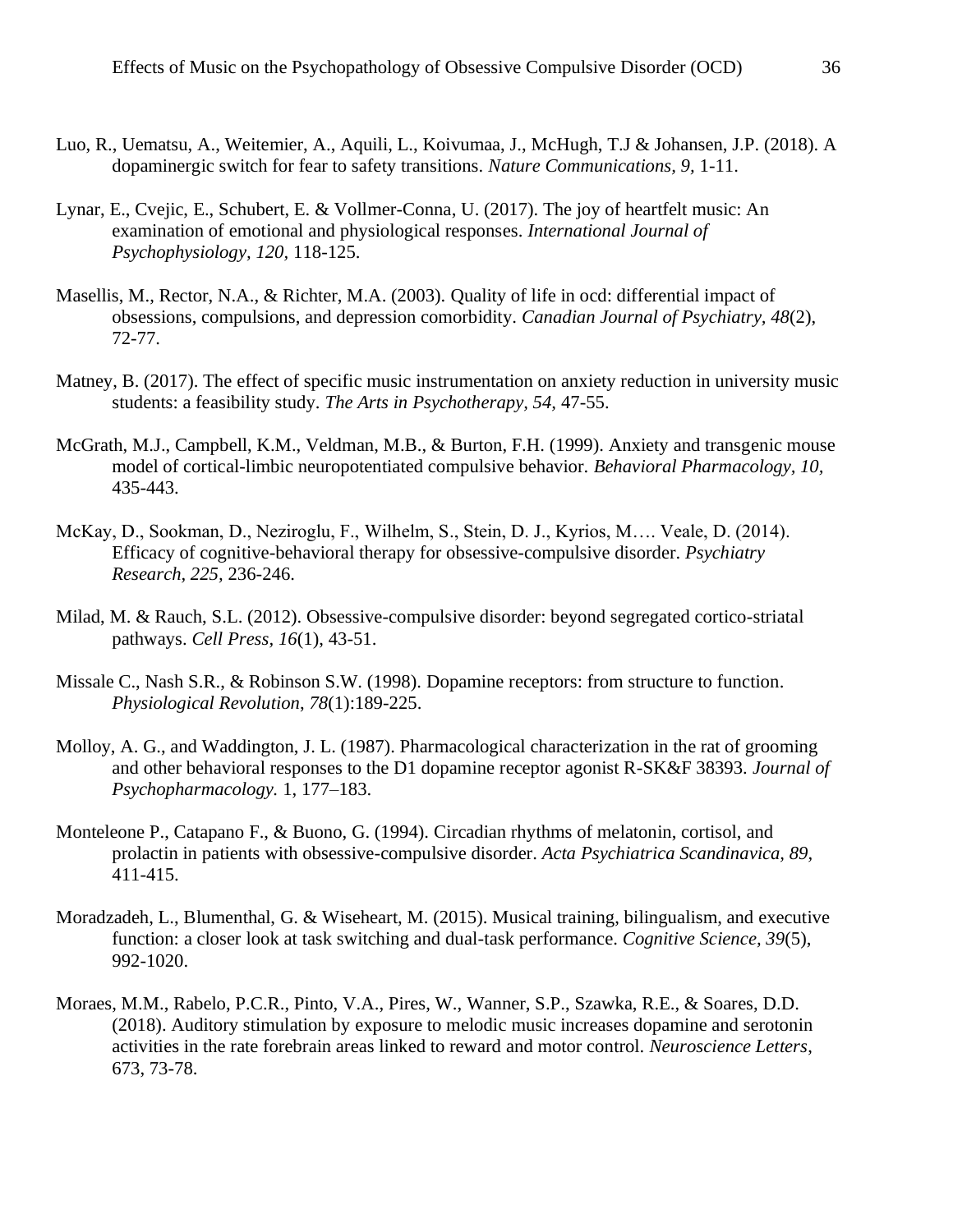Mowrer, O.H. (1960). Learning theory and behavior. Wiley, New York, NY.

- Mueller, D., Bravo-Rivera, C. & Quirk, G.J. (2010). Infralimbic D2 receptors are necessary for fear extinction and extinction-related tone responses. *Society of Biological Psychology, 68,* 1055- 1060.
- Muller J. & Roberts J.E. (2005). Obsessive-compulsive disorder: a review. *Journal of Anxiety Disorders, 19,* 1-28.
- Mundt, A., Klein, J., Joel, D., Heinz, A., Djodari-Irani, A., Harnack, D…. Winter, C. (2009). High frequency stimulation of the nucleus accumbens core and Shell reduces quinpirole-induced compulsive checking in rats. *European Journal of Neuroscience, 29,* 2401-2412.
- Naaijen, J., Lythgoe, D.J., Amiri, H., Buitelaar, J.K., & Glennon, J.C. (2015). Fronto-striatal glutamatergic compounds in compulsive and impulsive syndromes: a review of magnetic resonance spectroscopy studies. *Neuroscience and Behavioral Reviews, 52,* 74-88.
- Nadendla, L.K., Meduri, V., Paramkusam, G., & Pachava, K.R. (2014). Association of salivary cortisol and anxiety levels in lichen planus patients. *Journal of Clinical and Diagnostic Research, 8*(12), -4.
- Nordstrom, E.J. & Burton, F.H. (2002). A transgenic model of comorbid tourette's syndrome and obsessive-compulsive disorder circuitry. *Molecular Psychiatry, 7,* 617-625.
- Okada, B.M., & Slevc, L.R. (2016). *Musical training: Contributions to executive function.* New York, NY: Oxford University Press.
- O'Neill, J., Lai, T.M., Sheen, C., Salgari, G.C., Ly, R., Armstrong, C. … Feusner, J.D. (2016). Cingulate and thalamic metabolites in obsessive-compulsive disorder. *Psychiatry Research: Neuroimaging,*  254, 34-40.
- Parkinson, J. A., Dalley, J. W., Cardinal, R. N., Bamford, A., Fehnert, B., Lachenal, G., et al. (2002). Nucleus accumbens dopamine depletion impairs both acquisition and performance of appetitive Pavlovian approach behaviour: implications for mesoaccumbens dopamine function. *Behavioral Brain Research.* 137, 149–163
- f
- Parkinson, J. A., Olmstead, M. C., Burns, L. H., Robbins, T. W., and Everitt, B. J. (1999). Dissociation in the effects of lesions of the nucleus accumbens core and shell in appetitive Pavlovian approach behavior and the potentiation of conditioned reinforcement and locomotor activity by d-amphetamine. *Journal of Neuroscience.* 19, 2401–2411.
- Parrish, C.L. & Radomsky, A.S. (2009). Why do people seek reassurance and check repeatedly? An investigation of factors involved in compulsive behavior in ocd and depression. *Journal of Anxiety Disorders, 24,* 211-222.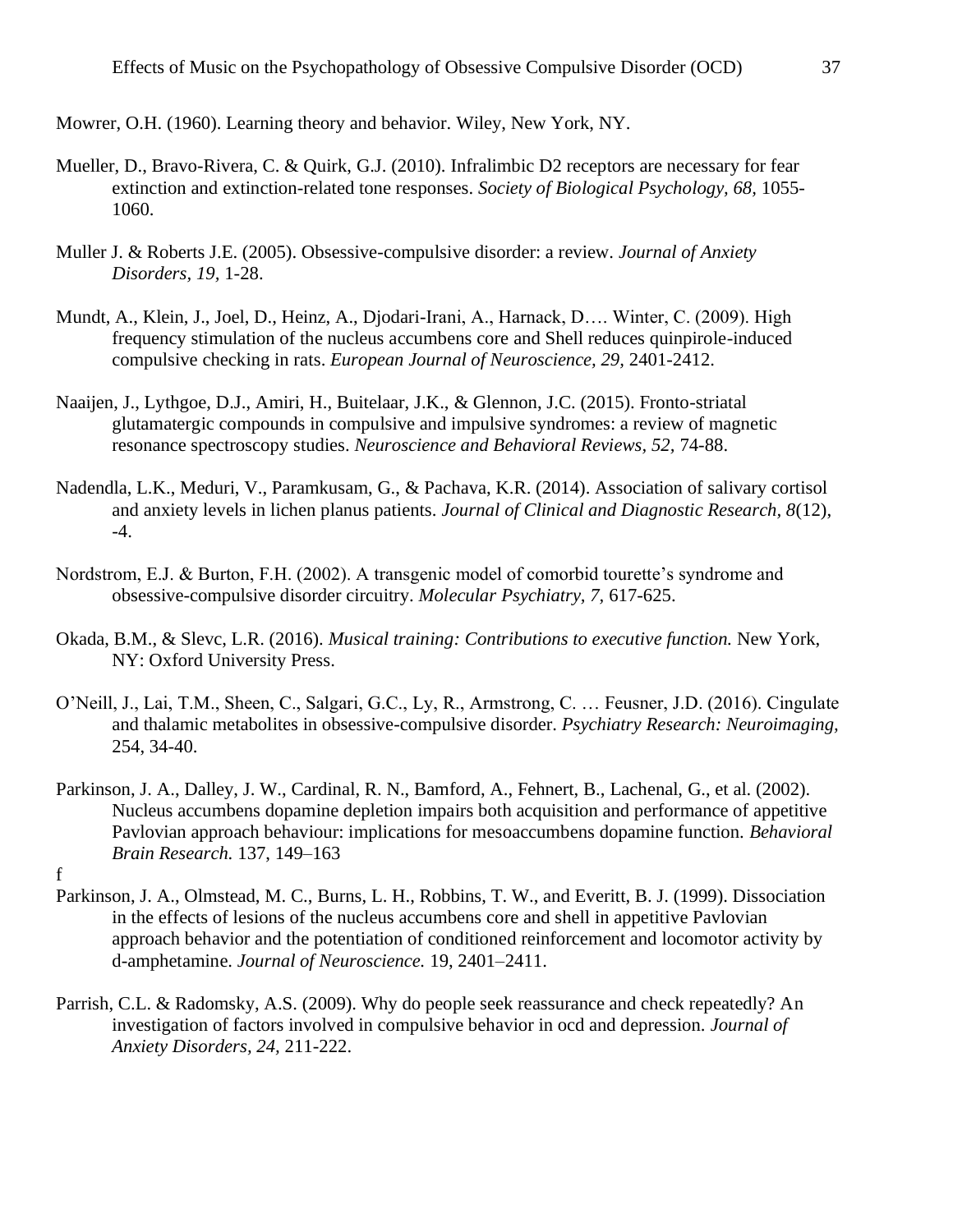- Peles, E., Weinstein, A., Sason, A, Adlson, M., & Schreiber, S. (2013). Stroop task among patients with obsessive-compulsive disorder and pathological gambling in methadone maintenance treatment. *CNS Spectrums*, 19, 509-518.
- Petrinovich, L., & Bolles, R. Delayed alternation: evidence for symbolic processes in the rat. *J. comp. physiol. Psychol.*, 1957, 50, 363–365.
- Physiological and behavioral adaptation to relocation stress in differentially reared rhesus monkeys: hair cortisol as a biomarker for anxiety-related responses. *Psychoneuroendocrinology, 37,* 101-199.
- Quirk, G.J. & Mueller, D. (2008). Neural mechanisms of extinction learning and retrieval. *Neuropsychopharmacology, 33,* 56-72.
- Rosenberg, D.R., MacMaster, F.P., Kashavan, M.S., Fitzgerald, K.D., Stewart, C.M. & Moore, G.J. (2000). Decrease in caudate glutamatergic concentrations in pediatric obsessive-compulsive disorder patients taking paroxetine. *American Academy of Child and Adolescent Psychiatry,*  1096-1014.
- Ruscio, A.M., Stein, D.J., Chiu, W.T., & Kessler, R.C. (2008). The epidemiology of obsessivecompulsive disorder in the national comorbidity survey replication. *Molecular Psychiatry, 15,*  53-63.
- Russo, A.J. & Pietsch, S.C. (2013). Decreased hepatocyte growth factor (hgf) and gamma aminobutyric acid (gaba) in individuals with obsessive-compulsive disorder (ocd). *Biomarker Insights, 8,* 107- 114.
- Salimpoor, V.N., Benovoy, M., Larcher, K., Dagher, A. & Zatorre, R.J. (2011). Anatomically distinct dopamine release during anticipation and Experience of peak emotion to music. *Nature Neuroscience, 14,* 257-262.
- Salimpoor, V.N., Zald, D.H., Zatorre, R.J., Dagher, A. Mclntosh, A.R. (2014). Predictions and the brain: how musical sounds become rewarding. *Cell Press, 9*(2), 86-92.
- Schechter, L.E., Lin, Q., Smith, D.L., Zhang, G., Shan, Q., Platt, B. … Beyer, C.D. (2008). Neuropharmacological profile of novel and selective 5-HT<sup>6</sup> receptor agonists. *Neuropsychopharmacology,* 33, 1323-1335.
- Szechtman H, Sulis W, Eilam D. (1998). Quinpirole induces compulsive checking behavior in rats: a potential animal model of obsessive-compulsive disorder (OCD). *Behavioral neuroscience*,112, 1475–1485.
- Schiefelbein, V.L. & Susman, E. (2006). Cortisol levels and longitudinal cortisol change as predictors of anxiety in adolescents. *Journal of Early Adolescence, 26*(4), 397-413.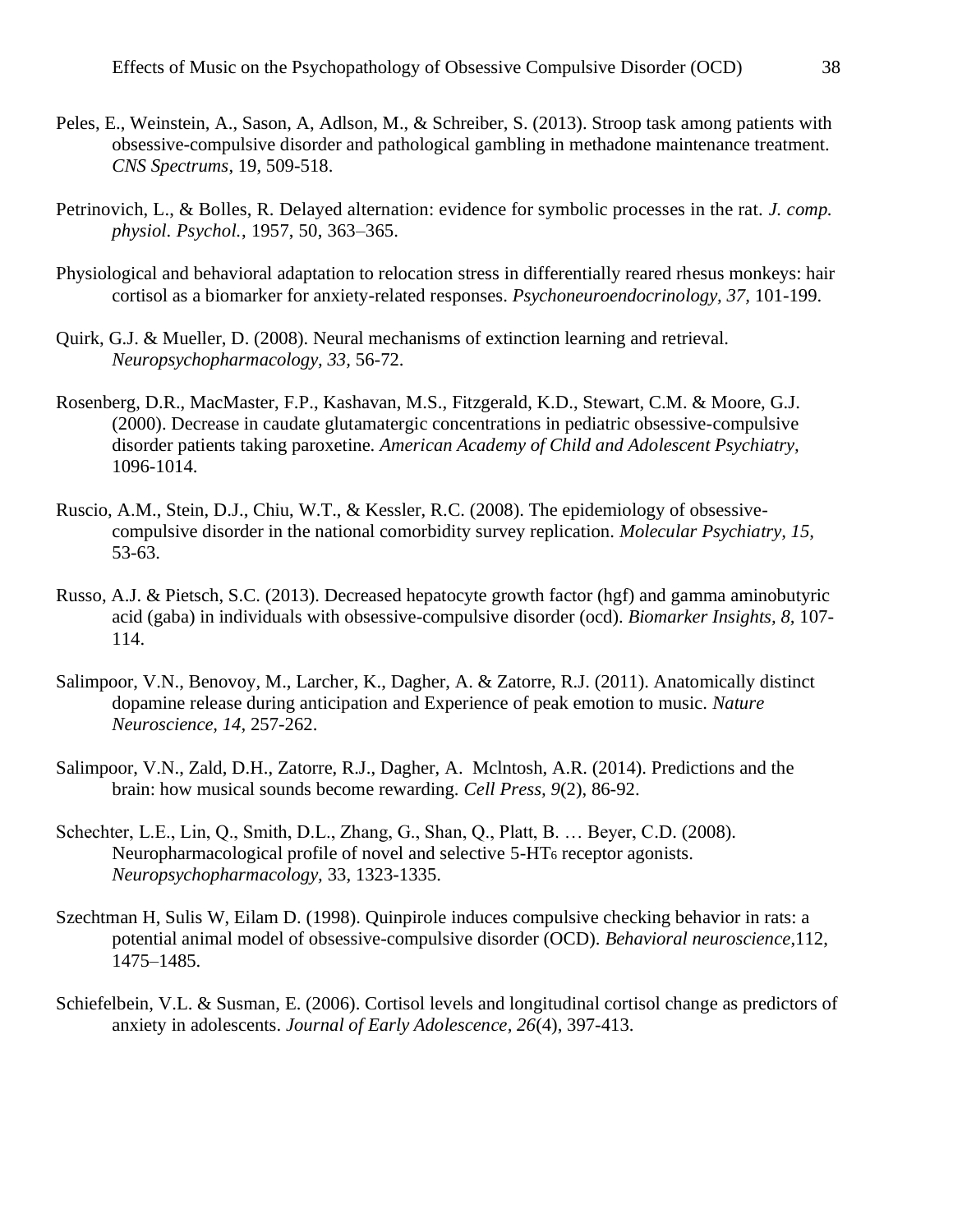- Seinfeld, S., Figueroa, H., Ortiz-Gil, J. & Sanchez-Vives M.V. (2013). Effects of music learning and piano practice on cognitive function, mood and quality of life in older adults. *Frontiers in Psychology, 4*(810).
- Simpson, H., Foa, E. B., Liebowitz, M. R., Huppert, J. D., Cahill, S., Maher, M. J., et al. (2013). Cognitive-behavioral therapy vs risperidone for augmenting serotonin reuptake inhibitors in obsessive-compulsive disorder: a randomized clinical trial. *JAMA Psychiatry, 70*, 1190–1199.
- Simpson, H. B., Kegeles, L.S., Hunter, L., Mao, X., Meter, P.V., Xu, X…. Shungu, D.C. (2015). Assessment of glutamate in striatal subregions in obsessive-compulsive disorder with proton magnetic resonance spectroscopy. *Psychiatry Research: Neuroimaging,* 232, 65-70.
- Spielberger, C. D. (1989). *1: Bibliography* (2nd ed.). Palo Alto, CA: Consulting Psychologists Press.
- Stahl, S.M. (2008). *Stahl's essential psychopharmacology: neuroscientific basis and practical applications.* Cambridge, New York: Cambridge University Press.
- Stasik, S.M., Naragon-Grainey, K., Chmielewski, M., & Watson, D. (2012). Core OCD symptoms: exploration of specificity and relations with psychopathology. *Journal of Anxiety Disorders, 26,* 859-870.
- Stein, D.J., Fineberg, N.A., Bienvenu, O.J., Denys, D., Lochner, C., Nestadt, G…. Phillips, K.A. (2010). Should ocd be classified as an anxiety disorder in dsm-v? *Depression and Anxiety, 27,* 495-506.
- Stein, D.J. (2002). Obsessive-compulsive disorder. *Lancet, 360*(9330), 397-405.
- Storch, E.A., Benito, K., & Goodman, W. (2011). *Neuropsychiatry, 1*(3), 243-250.
- Stroop, J.R. (1935). Studies of interference in serial verbal reactions. *Journal of Experimental Psychology, 18*, 643-662.
- Tafet, G.E., Toister-Achituv, M., & Shinitzky, M. (2001). Enhancement of serotonin uptake by cortisol: a possible link between stress and depression. *Cognitive, Affective, and Behavioral Neuroscience, 1*(1), 96-104.
- Teske, J, Clausen, C.K., Gray, P., Smith, L.L., Subia, S.A., Szabo, M.R….Rule, A.C. (2017). Creativity of third graders' leadership cartoons: Comparison of mood-enhanced to neutral conditions. *Thinking Skills and Creativity, 23,* 217-226.
- Tezcan, D., Tumkaya, S. & Bora, E. (2017). Reversal learning in patients with obsessive-compulsive disorder (OCD) and their unaffected relatives: is orbitofrontal dysfunction an endophenotype of OCD?
- Tolin, D.F., Worhunsky, P., & Maltby, N. (2004). Are "obsessive" beliefs specific to ocd? A comparison across anxiety disorders. *Behavior Research and Therapy, 44,* 469-480.